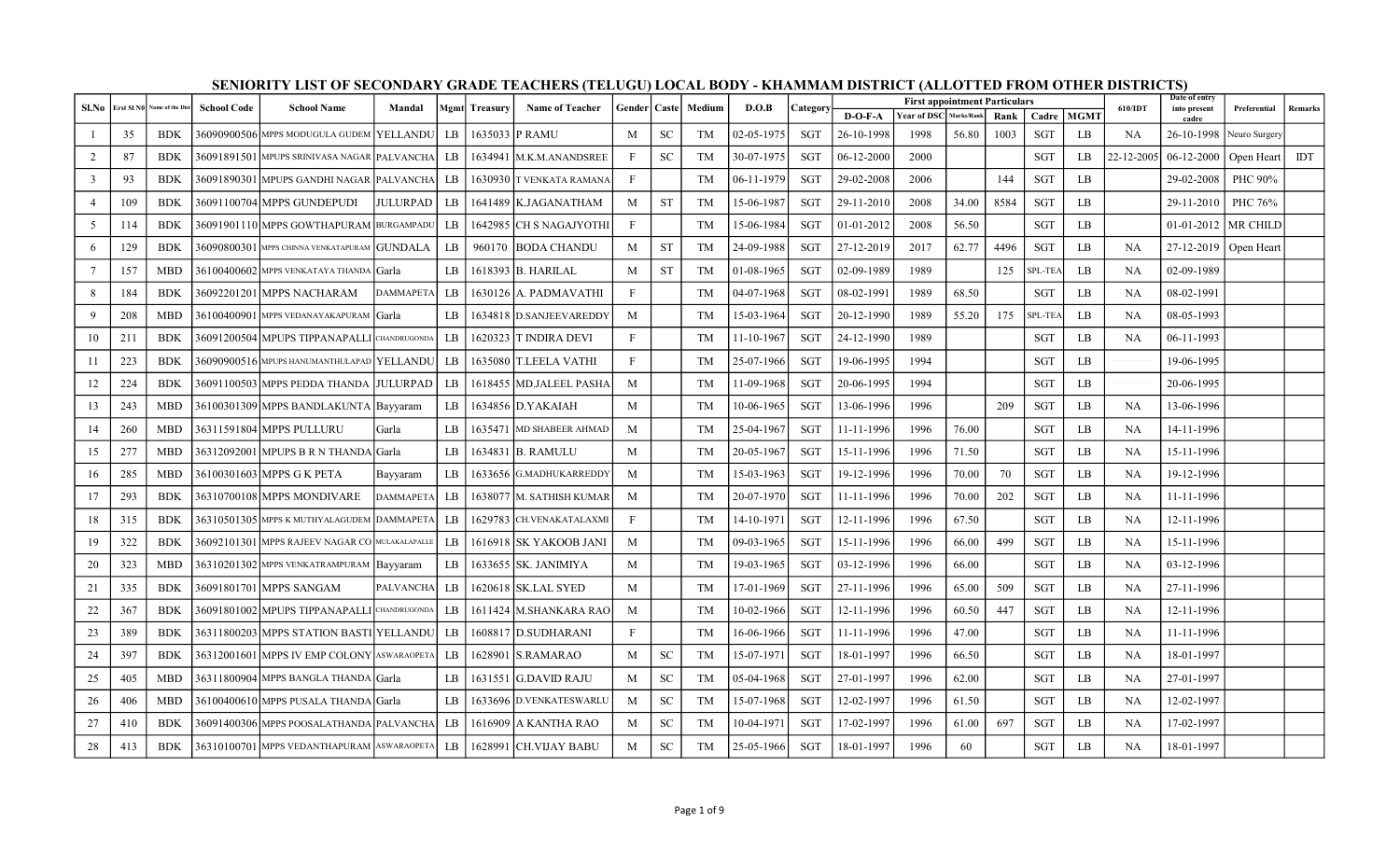| Sl.No | Erst SIN0 | Name of the Dist | <b>School Code</b> | <b>School Name</b>                                | Mandal            |    | <b>Mgmt</b> Treasury | <b>Name of Teacher</b>        | Gender   Caste |               | Medium | D.O.B            | Category   |            | <b>First appointment Particulars</b> |            |           |            |             | 610/IDT   | Date of entry<br>into present | Preferential | Remarks |
|-------|-----------|------------------|--------------------|---------------------------------------------------|-------------------|----|----------------------|-------------------------------|----------------|---------------|--------|------------------|------------|------------|--------------------------------------|------------|-----------|------------|-------------|-----------|-------------------------------|--------------|---------|
|       |           |                  |                    |                                                   |                   |    |                      |                               |                |               |        |                  |            | $D-O-F-A$  | <b>Year of DSC</b>                   | Marks/Rank | Rank l    | Cadre      | <b>MGMT</b> |           | cadre                         |              |         |
| 29    | 443       | <b>BDK</b>       |                    | 36091200701 MPPS DAMERACHARLA CHANDRUGONDA        |                   | LB |                      | 1618150   TPADMAJA            | $\mathbf{F}$   |               | TM     | 19-09-1963       | SGT        | 27-03-1997 | 1996                                 | 61.50      |           | <b>SGT</b> | LB          | <b>NA</b> | 27-03-1997                    |              |         |
| 30    | 449       | <b>BDK</b>       |                    | 36092202001  MPPS MANDALAPALLI  DAMMAPETA         |                   | LB | 1630725              | G VENKATA KRISHANA RAO        | M              |               | TM     | 12-06-1963       | <b>SGT</b> | 04-03-1997 | 1996                                 | 50.00      |           | <b>SGT</b> | LB          | NA        | 04-03-1997                    |              |         |
| 31    | 463       | <b>BDK</b>       |                    | 36091901109 MPPS NANDULACHALAKA DUMMUGUDEM        |                   | LB |                      | 1611670 T.NAGARJUNARAO        | M              | <b>SC</b>     | TM     | $07-08-1969$     | SGT        | 05-07-1997 | 1996                                 | 67.50      |           | <b>SGT</b> | LB          | <b>NA</b> | 05-07-1997                    |              |         |
| 32    | 499       | <b>MBD</b>       |                    | 36310800704 MPUPS RAMAPURAM Garla                 |                   | LB | 1634784              | <b>S.CHANDRA SEKHAR</b>       | M              |               | TM     | 16-08-1963       | SGT        | 03-07-1997 | 1996                                 | 61.50      |           | <b>SGT</b> | LB          | NA        | 03-07-1997                    |              |         |
| 33    | 529       | <b>MBD</b>       |                    | 36100400610 MPPS PUSALA THANDA Garla              |                   | LB |                      | 1635157 K.NEHRU               | M              |               | TM     | 29-09-1964       | SGT        | 14-08-1997 | 1996                                 | 57.50      |           | <b>SGT</b> | LB          | NA        | 14-08-1997                    |              |         |
| 34    | 536       | <b>BDK</b>       |                    | 36310200202 MPUPS THATIMALLAPPA GUMPU DAMMAPETA   |                   | LB |                      | 1616533 A RAJAMOULI           | M              |               | TM     | 15-07-1963       | SGT        | 08-08-1997 | 1996                                 | 57.00      |           | <b>SGT</b> | LB          | NA        | 08-08-1997                    |              |         |
| 35    | 537       | MBD              |                    | 36310502401 MPPS GARLA                            | Garla             | LB |                      | 1634794 T.SAHADEV             | M              | <b>SC</b>     | TM     | 22-11-1965       | SGT        | 07-07-1997 | 1996                                 | 57.0       |           | <b>SGT</b> | LB          | NA        | 07-07-1997                    |              |         |
| 36    | 571       | <b>BDK</b>       |                    | 36310400406 MPUPS CHUNCHUPALLY CHUNCHUPALLY       |                   | LB | 1633367              | D. LAKU                       | M              | <b>ST</b>     | TM     | 01-06-1970       | SGT        | 09-07-1997 | 1996                                 |            |           | <b>SGT</b> | LB          | <b>NA</b> | 09-07-1997                    |              |         |
| 37    | 577       | MBD              |                    | 36310800602 MPPS VENKATAYA THANDA Garla           |                   | LB |                      | 1634795 P.V.RAMANA            | M              |               | TM     | 14-01-1965       | SGT        | 16-08-1997 | 1996                                 | 64.00      |           | <b>SGT</b> | LB          | NA        | 16-08-1997                    |              |         |
| 38    | 581       | MBD              |                    | 36100401111 MPUPS B R N THANDA Garla              |                   | LB | 1633732              | A SIVARAM PRASAD              | M              |               | TM     | 19-03-1965       | SGT        | 16-08-1997 | 1996                                 | 60.50      |           | <b>SGT</b> | LB          | NA        | 16-08-1997                    |              |         |
| 39    | 601       | <b>BDK</b>       |                    | 36311400603 MPPS MAYABAZAR                        | CHUNCHUPALLY      | LB | 1620308              | IT MALSUR                     | M              |               | TM     | $03 - 02 - 1965$ | <b>SGT</b> | 18-12-1997 | 1996                                 | 58.0       |           | <b>SGT</b> | LB          | <b>NA</b> | 18-12-1997                    |              |         |
| 40    | 611       | <b>BDK</b>       |                    | 36090401601 MPPS PEDDAGUMPU YELLANDU              |                   | LB |                      | 1635089 KAMALLA SUNDARAIAH    | M              | <b>SC</b>     | TM     | $01-11-1965$     | SGT        | 20-12-1997 | 1996                                 | 54.50      |           | <b>SGT</b> | LB          | NA        | 20-12-1997                    |              |         |
| 41    | 623       | <b>BDK</b>       |                    | 36091300503 MPUPS PENTLAM                         | ANNAPUREDDIPALLE  | LB |                      | 1618250   PRATHNABABU         | M              | <sub>SC</sub> | TM     | $20 - 08 - 1966$ | SGT        | 17-01-1998 | 1996                                 | 53.50      |           | <b>SGT</b> | LB          | <b>NA</b> | 17-01-1998                    |              |         |
| 42    | 627       | <b>BDK</b>       |                    | 36090500604 MPUPS CHINTRIYALACOLONY ASWAPURAM     |                   | LB | 1611594              | <b>G.JANARDHAN REDDY</b>      | M              |               | TM     | 10-04-1965       | SGT        | 18-03-1995 | 1995 Aided                           | <b>NA</b>  | <b>NA</b> | SGT        | LB          |           | 10-03-1998                    |              |         |
| 43    | 651       | <b>BDK</b>       |                    | 36092200503 MPPS SUDAPALLY                        | DAMMAPETA         | LB | 1618086              | TELAGANI.RAVINDRANATH         | M              |               | TM     | 20-06-1970       | SGT        | 26-10-1998 | 1998                                 | 74.50      | 23        | SGT        | LB          | NA        | 26-10-1998                    |              |         |
| 44    | 655       | <b>BDK</b>       |                    | 36090700102 MPPS ADAVI RAMA VARAM ALLAPALLI       |                   | LB | 1635103              | <b>G. VEERA PRASAD</b>        | M              |               | TM     | 21-05-1977       | SGT        | 26-10-1998 | 1998                                 | 73.90      |           | <b>SGT</b> | LB          | NA        | 26-10-1998                    |              |         |
| 45    | 668       | <b>BDK</b>       |                    | 36090900536 MPPS MOTLAGUDEM  YELLANDU             |                   | LB | 1618420              | <b>SK ABDUL KHADAR</b>        | M              |               | TM     | 20-05-1977       | SGT        | 26-10-1998 | 1998                                 | 71.50      | 111       | SGT        | LB          | NA        | 26-10-1998                    |              |         |
| 46    | 669       | <b>BDK</b>       |                    | 36092201102 MPPS NAGUPALLI(K) DAMMAPETA           |                   | LB | 1628448              | DODDA VENKATESWARA RAO        | M              |               | TM     | 05-07-1964       | SGT        | 26-10-1998 | 1998                                 | 71.30      |           | <b>SGT</b> | LB          | <b>NA</b> | 26-10-1998                    |              |         |
| 47    | 671       | <b>MBD</b>       |                    | 36100301101 MPPS VINOBHA NAGAR Bayyaram           |                   | LB | 1634867              | <b>B.SRINIVASA RAO</b>        | M              |               | TM     | 15-08-1974       | SGT        | 26-10-1998 | 1998                                 | 71.00      | 143       | SGT        | LB          | NA        | 26-10-1998                    |              |         |
| 48    | 673       | MBD              |                    | 36100401003  MPPS KOTHA POCHARAM   Garla          |                   | LB | 1633561              | <b>G LAKSHMANA MURTHY</b>     | M              |               | TM     | 25-10-1970       | SGT        | 30-10-1998 | 1998                                 | 70.90      |           | <b>SGT</b> | LB          | NA        | 30-10-1998                    |              |         |
| 49    | 678       | <b>BDK</b>       |                    | 36092201205 MPPS SEETHARAMPURAM DAMMAPETA         |                   | LB |                      | 1628539 I CH VENKATESWARA RAO | M              |               | TM     | $06 - 02 - 1972$ | <b>SGT</b> | 26-10-1998 | 1998                                 | 70.00      |           | <b>SGT</b> | LB          | <b>NA</b> | 26-10-1998                    |              |         |
| 50    | 679       | <b>BDK</b>       |                    | 36090405701 MPPS VODDUGUMPU DUMMUGUDEM            |                   | LB | 1611664              | K.VENKATARAMANA               | M              |               | TM     | $20 - 03 - 1976$ | SGT        | 26-10-1998 | 1998                                 | 69.90      | 144       | SGT        | LB          | <b>NA</b> | 26-10-1998                    |              |         |
| 51    | 680       | <b>BDK</b>       |                    | 36092202002 MPPS MANDALAPALLI SC DAMMAPETA        |                   | LB | 1628444              | V KAMARAJU                    | M              |               | TM     | $05-08-1976$     | SGT        | 26-10-1998 | 1998                                 | 69.90      | 203       | SGT        | LB          | NA        | 26-10-1998                    |              |         |
| 52    | 688       | <b>BDK</b>       |                    | 36090403301 MPPS ANJUBAKA                         | <b>DUMMUGUDEM</b> | LB | 1634787              | N.V. SATYA NARAYANA           | M              |               | TM     | 08-06-1969       | <b>SGT</b> | 26-10-1998 | 1998                                 | 69.00      | 230       | <b>SGT</b> | LB          | <b>NA</b> | 26-10-1998                    |              |         |
| 53    | 692       | <b>BDK</b>       |                    | 36092202101 MPUPS VADLAGUDEM DAMMAPETA            |                   | LB |                      | 1618238   P KRISHNAIAH        | M              |               | TM     | $05-01-1969$     | SGT        | 26-10-1998 | 1998                                 | 68.90      | 239       | <b>SGT</b> | LB          | NA        | 26-10-1998                    |              |         |
| 54    | 704       | <b>BDK</b>       |                    | 36091000406 MPPS VENKATY THANDA STAGE TEKULAPALLE |                   | LB | 1633285              | K.SUDHAKAR                    | M              | <b>SC</b>     | TM     | 13-01-1975       | <b>SGT</b> | 26-10-1998 | 1998                                 | 68.50      | 2751      | <b>SGT</b> | LB          | <b>NA</b> | 26-10-1998                    |              |         |
| 55    | 708       | MBD              |                    | 36100400501 MPPS BUDDARAM                         | Garla             | LB |                      | 1634868 L.SATESH              | M              |               | TM     | 12-04-1974       | <b>SGT</b> | 26-10-1998 | 1998                                 | 68.10      | 2967      | <b>SGT</b> | LB          | NA        | 26-10-1998                    |              |         |
| 56    | 720       | <b>BDK</b>       |                    | 36091100111 MPPS REGALLA THANDA JULURPAD          |                   | LB |                      | 1612390  T SRINIVASA RAO      | M              |               | TM     | $30 - 09 - 1966$ | SGT        | 26-10-1998 | 1998                                 | 67.40      |           | SGT        | LB          | NA        | 26-10-1998                    |              |         |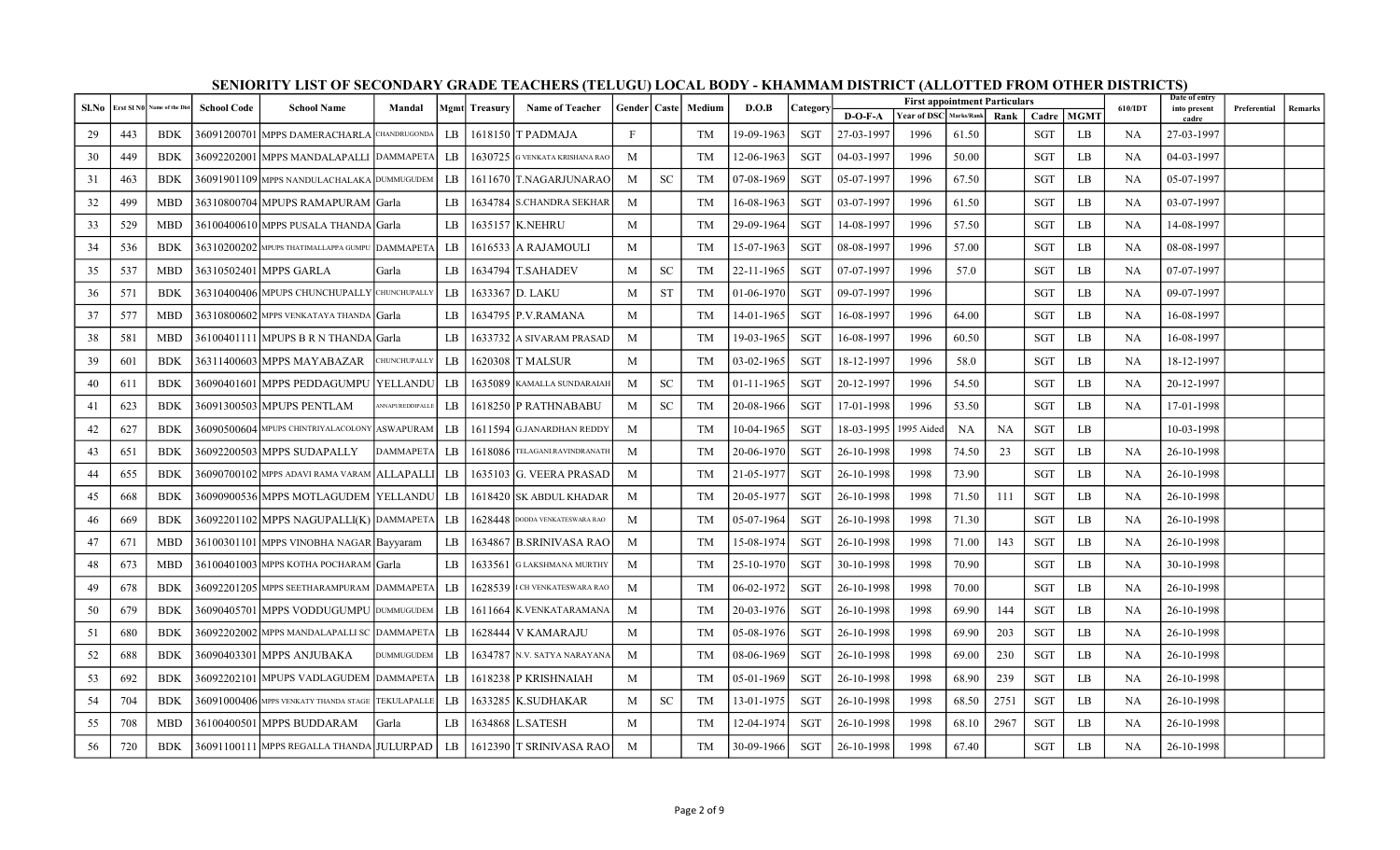| Sl.No |     | Erst SI NO Name of the Dist | <b>School Code</b> | <b>School Name</b>                                          | Mandal             |               | <b>Mgmt</b> Treasury | <b>Name of Teacher</b>        |              |           | Gender   Caste   Medium | D.O.B        | Category   |            | <b>First appointment Particulars</b> |            |          |            |             | 610/IDT   | Date of entry<br>into present | Preferential | Remarks |
|-------|-----|-----------------------------|--------------------|-------------------------------------------------------------|--------------------|---------------|----------------------|-------------------------------|--------------|-----------|-------------------------|--------------|------------|------------|--------------------------------------|------------|----------|------------|-------------|-----------|-------------------------------|--------------|---------|
|       |     |                             |                    |                                                             |                    |               |                      |                               |              |           |                         |              |            | $D-O-F-A$  | <b>Year of DSC</b>                   | Marks/Rank | Rank l   | Cadre      | <b>MGMT</b> |           | cadre                         |              |         |
| 57    | 724 | <b>BDK</b>                  |                    | 36090900325 MPUPS ROMPAID                                   | YELLANDU           | LB            | 1633348              | KOMMA BHATLA NAGESWARA RAO    | M            |           | TM                      | 17-05-1965   | SGT        | 26-10-1998 | 1998                                 | 67.10      |          | <b>SGT</b> | LB          | NA        | 26-10-1998                    |              |         |
| 58    | 731 | <b>BDK</b>                  |                    | 36092201201 MPPS NACHARAM                                   | <b>DAMMAPETA</b>   | LB.           | 1616680              | ICH. NIRANJAN                 | M            |           | TM                      | 01-06-1971   | <b>SGT</b> | 26-10-1998 | 1998                                 | 66.60      | 379      | <b>SGT</b> | LB          | <b>NA</b> | 26-10-1998                    |              |         |
| 59    | 740 | <b>BDK</b>                  |                    | 36091800402 MPPS RAJAPURAM                                  | <b>PALVANCHA</b>   | LB            |                      | 1634857 D. RAMAKRISHNA        | M            |           | TM                      | 28-05-1975   | SGT        | 26-10-1998 | 1998                                 | 66.50      | 3121     | SGT        | LB          | <b>NA</b> | 26-10-1998                    |              |         |
| 60    | 748 | <b>BDK</b>                  |                    | 36091400203 MPPS RAMPURAM                                   | <b>HUNCHUPALLY</b> | LB            |                      | 1618170 M RAJU                | M            |           | TM                      | 05-02-1971   | SGT        | 26-10-1998 | 1998                                 | 66.30      | 309      | SGT        | LB          | <b>NA</b> | 26-10-1998                    |              |         |
| 61    | 754 | <b>MBD</b>                  |                    | 36100400606 MPPS PUTTA KOTA                                 | <b>Carla</b>       | LB            |                      | 1633327 G.KRISHNA RAO         | M            |           | TM                      | 28-05-1968   | SGT        | 26-10-1998 | 1998                                 | 66.00      |          | <b>SGT</b> | LB          | <b>NA</b> | 26-10-1998                    |              |         |
| 62    | 763 | <b>BDK</b>                  |                    | 36091100601 MPPS KAKARLA                                    | <b>JULURPAD</b>    | LB            |                      | 1618369 G.SATYANARAYANA       | M            |           | TM                      | 25-06-1970   | SGT        | 26-10-1998 | 1998                                 | 65.80      |          | <b>SGT</b> | LB          | NA        | 26-10-1998                    |              |         |
| 63    | 770 | <b>BDK</b>                  |                    | 36091300903 MPPS MAHABUBNAGAR ANNAPUREDDIPALLE              |                    | LB            |                      | 1618088 K PRASADA RAO         | M            | <b>SC</b> | TM                      | 10-09-1971   | SGT        | 26-10-1998 | 1998                                 | 65.50      | 2850     | <b>SGT</b> | LB          | <b>NA</b> | 26-10-1998                    |              |         |
| 64    | 779 | MBD                         |                    | 36100400101 MPPS MULKANOOR                                  | <b>S</b> arla      | LB            | 1620267              | M.SHASHI KUMAR                | M            |           | TM                      | 10-03-1963   | SGT        | 26-10-1998 | 1998                                 | 65.10      |          | <b>SGT</b> | LB          | NA        | 26-10-1998                    |              |         |
| 65    | 784 | <b>BDK</b>                  |                    | $36092200304$ Mpups thatimallappa gumpu DAMMAPETA $\mid$ LB |                    |               |                      | 1616631 S.PULLA RAO           | M            | <b>SC</b> | <b>TM</b>               | 15-02-1976   | SGT        | 26-10-1998 | 1998                                 | 65.00      | $\theta$ | <b>SGT</b> | LB          | <b>NA</b> | 26-10-1998                    |              |         |
| 66    | 796 | <b>BDK</b>                  |                    | 36091100101 MPPS PAPAKOLLU                                  | <b>JULURPAD</b>    | LB            |                      | 1619432 T.KOTESWARA RAO       | M            |           | <b>TM</b>               | 04-05-1973   | SGT        | 26-10-1998 | 1998                                 | 64.50      |          | <b>SGT</b> | LB          | <b>NA</b> | 26-10-1998                    |              |         |
| 67    | 801 | <b>BDK</b>                  |                    | 36091200506 MPPS TIPPANAPALLI,M.COL. CHANDRUGONDA           |                    | LB            |                      | 1618184 H RAVI KUMAR          | M            |           | TM                      | 23-02-1966   | SGT        | 26-10-1998 | 1998                                 | 64.40      | 544      | SGT        | LB          | NA        | 26-10-1998                    |              |         |
| 68    | 815 | <b>BDK</b>                  |                    | 36091500106 MPPS JAMLA THANDA SUJATHANAGAR                  |                    | LB            | 1617471              | A.DHANUNJAYA CHARY            | M            |           | TM                      | 20-07-1973   | SGT        | 26-10-1998 | 1998                                 | 64.10      | 580      | <b>SGT</b> | LB          | <b>NA</b> | 26-10-1998                    |              |         |
| 69    | 818 | <b>BDK</b>                  |                    | 36091500105 MPPS CHIMNA THANDA SUJATHANAGAR                 |                    | LB            |                      | 1618154 K. RADHA KRISHNA      | M            | <b>SC</b> | TM                      | 23-08-1978   | SGT        | 26-10-1998 | 1998                                 | 64.10      |          | <b>SGT</b> | LB          | NA        | 26-10-1998                    |              |         |
| 70    | 820 | <b>MBD</b>                  |                    | 36100400608 MPPS KASNA THANDA Garla                         |                    | LB            |                      | 1616745  M.SRINIVASA RAO      | M            |           | TM                      | 05-09-1966   | SGT        | 26-10-1998 | 1998                                 | 64.00      | 3369     | <b>SGT</b> | LB          | <b>NA</b> | 26-10-1998                    |              |         |
| 71    | 827 | <b>BDK</b>                  |                    | 36091200801 MPPS CHANDRUGONDA CHANDRUGONDA                  |                    | LB            |                      | 1617430 MD KHALEEL KHAN       | M            |           | TM                      | 07-06-1972   | SGT        | 26-10-1998 | 1998                                 | 64.00      | 616      | <b>SGT</b> | LB          | <b>NA</b> | 26-10-1998                    |              |         |
| 72    | 828 | <b>BDK</b>                  |                    | 36090900504 MPPS LALITHAPURAM  YELLANDU                     |                    | LB            |                      | 1633469 K K EMMANUEL RAJ      | M            |           | TM                      | 16-07-1973   | SGT        | 26-10-1998 | 1998                                 | 64.00      | 64       | <b>SGT</b> | LB          | NA        | 26-10-1998                    |              |         |
| 73    | 831 | <b>BDK</b>                  |                    | 36091000436 MPUPS 9TH MALI THANDA TEKULAPALLI               |                    | LB            |                      | 1633430 A.DAMODAR RAO         | M            |           | TM                      | 10-06-1969   | SGT        | 26-10-1998 | 1998                                 | 63.90      |          | SGT        | LB          | NA        | 26-10-1998                    |              |         |
| 74    | 833 | <b>MBD</b>                  |                    | 36100400903  MPUPS PINIREDDYGUDEM   Garla                   |                    | LB            |                      | 1616579 SESHAM ANURADHA       | $\mathbf{F}$ |           | <b>TM</b>               | 10-07-1974   | SGT        | 26-10-1998 | 1998                                 | 63.90      |          | <b>SGT</b> | LB          | NA        | 26-10-1998                    |              |         |
| 75    | 834 | <b>BDK</b>                  |                    | 36092201201 MPPS NACHARAM                                   | <b>DAMMAPETA</b>   | $_{\rm LB}$   |                      | 1616713 T. SRINIVASA SUDHAKAR | M            |           | <b>TM</b>               | 10-05-1979   | <b>SGT</b> | 26-10-1998 | 1998                                 | 63.90      |          | <b>SGT</b> | LB          | <b>NA</b> | 26-10-1998                    |              |         |
| 76    | 842 | <b>BDK</b>                  |                    | 36091700505 MPPS MUNYA THANDA LAXMIDEVIPALLI                |                    | $L\mathbf{B}$ |                      | 1618158 KONDABOLU SRINIVAS    | M            |           | TM                      | 06-01-1974   | SGT        | 26-10-1998 | 1998                                 | 63.80      | 63.8     | SGT        | LB          | NA        | 26-10-1998                    |              |         |
| 77    | 851 | <b>MBD</b>                  |                    | 36100400903  MPUPS PINIREDDYGUDEM   Garla                   |                    | LB            |                      | 1634802 KUKKALA VIJAYKUMAR    | M            |           | TM                      | 04-06-1965   | SGT        | 29-10-1998 | 1998                                 | 63.50      | 63.5     | SGT        | LB          | NA        | 29-10-1998                    |              |         |
| 78    | 854 | <b>MBD</b>                  |                    | 36100400103 MPPS ANJANAPURAM Garla                          |                    | LB            |                      | 1620268 D.V.SATYAM            | M            |           | TM                      | $05-07-1968$ | SGT        | 26-10-1998 | 1998                                 | 63.50      |          | <b>SGT</b> | LB          | <b>NA</b> | 26-10-1998                    |              |         |
| 79    | 857 | <b>BDK</b>                  |                    | 36092000105 MPPS SHILPINAGAR                                | BHADRACHALAM       | LB            |                      | 1611639   K.SRINIVASARAO      | M            |           | TM                      | 03-05-1973   | SGT        | 26-10-1998 | 1998                                 | 63.50      | 479      | SGT        | LB          | NA        | 26-10-1998                    |              |         |
| 80    | 858 | <b>BDK</b>                  |                    | 36090500303 MPPS PAYAM MANGAIAH GUMPU ASWAPURAM             |                    | $L\mathbf{B}$ |                      | 1634870 P RAJESWAR            | M            |           | TM                      | 18-08-1973   | SGT        | 26-10-1998 | 1998                                 | 63.50      |          | <b>SGT</b> | LB          | <b>NA</b> | 26-10-1998                    |              |         |
| 81    | 862 | <b>BDK</b>                  |                    | 36091700808 MPPS SHESHAGIRINAGAR LAXMIDEVIPALLI             |                    | LB            |                      | 1620236   I.SUJATHA           | $\mathbf{F}$ |           | TM                      | 25-06-1975   | SGT        | 26-10-1998 | 1998                                 | 63.50      |          | SGT        | LB          | NA        | 26-10-1998                    |              |         |
| 82    | 863 | <b>BDK</b>                  |                    | 36090900328 MPUPS MAMIDIGUDEM YELLANDU                      |                    | LB            |                      | 1635149 A.NARASIMHARAO        | M            |           | TM                      | 06-01-1976   | SGT        | 27-10-1998 | 1998                                 | 63.50      |          | <b>SGT</b> | LB          | NA        | 27-10-1998                    |              |         |
| 83    | 868 | <b>BDK</b>                  |                    | 36091100116 MPPS BOJYA THANDA JULURPAD-                     |                    | LB            |                      | 1613111 G. NAGESWARA RAO      | M            |           | TM                      | 20-06-1965   | <b>SGT</b> | 26-10-1998 | 1998                                 | 63.40      | 679      | <b>SGT</b> | LB          | <b>NA</b> | 26-10-1998                    |              |         |
| 84    | 872 | <b>BDK</b>                  |                    | 36090500707 MPUPS JAGGARAM   ASWAPURAM   LB                 |                    |               |                      | 1617457 M.RAJANI              | $\mathbf{F}$ |           | TM                      | 10-06-1969   | SGT        | 26-10-1998 | 1998                                 | 63.40      | 3434     | SGT        | LB          | NA        | 26-10-1998                    |              |         |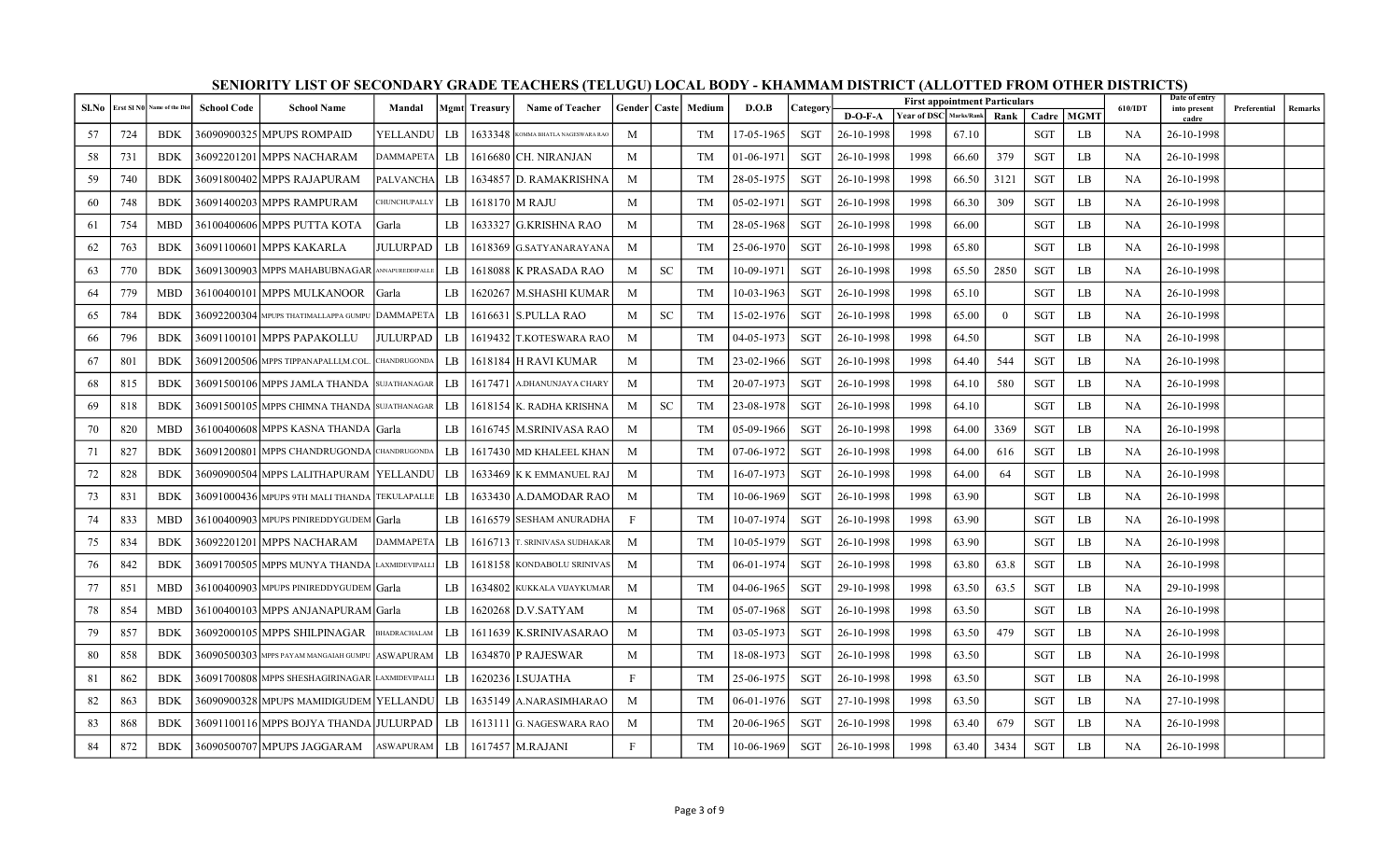| Sl.No |      | Erst SI NO Name of the Dist | <b>School Code</b> | <b>School Name</b>                                    | Mandal                 |               | <b>Mgmt</b> Treasury | <b>Name of Teacher</b>            |              |               | Gender   Caste   Medium | D.O.B            | Category   |            | <b>First appointment Particulars</b> |            |          |            |             | 610/IDT   | Date of entry<br>into present | Preferential | Remarks |
|-------|------|-----------------------------|--------------------|-------------------------------------------------------|------------------------|---------------|----------------------|-----------------------------------|--------------|---------------|-------------------------|------------------|------------|------------|--------------------------------------|------------|----------|------------|-------------|-----------|-------------------------------|--------------|---------|
|       |      |                             |                    |                                                       |                        |               |                      |                                   |              |               |                         |                  |            | $D-O-F-A$  | <b>Year of DSC</b>                   | Marks/Rank | Rank     | Cadre      | <b>MGMT</b> |           | cadre                         |              |         |
| 85    | 883  | <b>BDK</b>                  |                    | 36090402901 MPPS RAMACHANDRAPURAM DUMMUGUDEM          |                        | LB            |                      | 1616166 MARAKA SUBBA RAMA RAJU    | M            |               | TM                      | 10-05-1973       | SGT        | 26-10-1998 | 1998                                 | 63.10      | 691      | SGT        | LB          | NA        | 26-10-1998                    |              |         |
| 86    | 886  | <b>BDK</b>                  |                    | 36091300906 MPPS PEDDIREDDIGUDEM(UI) ANNAPUREDDIPALLE |                        | LB            |                      | 1631260 IS VENKATEWSWARA RAO      | M            |               | <b>TM</b>               | 30-03-1964       | <b>SGT</b> | 30-10-1998 | 1998                                 | 63.00      | 63       | <b>SGT</b> | LB          | <b>NA</b> | 30-10-1998                    |              |         |
| 87    | 891  | <b>BDK</b>                  |                    | 36090900325 MPUPS ROMPAID                             | <b>YELLANDU</b>        | LB.           |                      | 1634944 D.VENKATARAMULU           | M            | <b>SC</b>     | TM                      | 25-08-1971       | SGT        | 27-10-1998 | 1998                                 | 63.00      |          | <b>SGT</b> | LB          | <b>NA</b> | 27-10-1998                    |              |         |
| 88    | 893  | <b>BDK</b>                  |                    | 36091100403  mpps thavisi gutta thanda JULURPAD       |                        | LB            |                      | 1634812 B DURGADEVI               | $\mathbf{F}$ |               | TM                      | 25-05-1974       | SGT        | 26-10-1998 | 1998                                 | 63.00      | 63       | <b>SGT</b> | LB          | <b>NA</b> | 26-10-1998                    |              |         |
| 89    | 904  | <b>BDK</b>                  |                    | 36091100102 MPPS BACHALA KOYAGUDEM JULURPAD           |                        | LB            |                      | 1617499 L SURESH                  | M            |               | TM                      | $01 - 04 - 1968$ | SGT        | 28-10-1998 | 1998                                 | 62.50      |          | <b>SGT</b> | LB          | <b>NA</b> | 28-10-1998                    |              |         |
| 90    | 911  | <b>BDK</b>                  |                    | 36092201703 MPPS MUSTIBANDA                           | <b>DAMMAPETA</b>       | LB            |                      | 1611774 G VENKATESWARLU           | M            | <b>SC</b>     | TM                      | 15-10-1975       | SGT        | 28-10-1998 | 1998                                 | 62.50      |          | SGT        | LB          | NA        | 28-10-1998                    |              |         |
| 91    | 924  | <b>BDK</b>                  |                    | 36092101303 MPUPS THIMMAMPETA MULAKALAPALLE           |                        | LB.           |                      | 1611538 B SRINIVAS RAO            | M            | <b>SC</b>     | TM                      | 09-09-1969       | SGT        | 26-10-1998 | 1998                                 | 62.10      | 441      | SGT        | LB          | NA        | 26-10-1998                    |              |         |
| 92    | 925  | <b>BDK</b>                  |                    | 36090900205 MPPS DANIYALAPADU  YELLANDU               |                        | LB            |                      | 1611518 A.NAGESWARARAO            | M            |               | TM                      | 03-02-1974       | SGT        | 26-10-1998 | 1998                                 | 62.10      | 62.1     | SGT        | LB          | NA        | 26-10-1998                    |              |         |
| 93    | 934  | <b>BDK</b>                  |                    | 36092201402 MPUPS GATTUGUDEM DAMMAPETA LB             |                        |               |                      | 1616186 J RAVI KUMAR              | M            |               | TM                      | 18-11-1972       | SGT        | 26-10-1998 | 1998                                 | 62.00      | 3561     | <b>SGT</b> | LB          | <b>NA</b> | 26-10-1998                    |              |         |
| 94    | 944  | <b>MBD</b>                  |                    | 36100400902 MPPS GOPALAPURAM Garla                    |                        | LB            |                      | 1634805   M. RAJA RAO             | M            |               | TM                      | 25-12-1971       | SGT        | 26-10-1998 | 1998                                 | 61.80      |          | SGT        | LB          | <b>NA</b> | 26-10-1998                    |              |         |
| 95    | 948  | <b>BDK</b>                  |                    | 36091100603 MPPS KAKARLA (HW) JULURPAD                |                        | LB            |                      | 1618389 K ARAMJYOTHI              | $\mathbf{F}$ | <b>SC</b>     | TM                      | 25-01-1973       | SGT        | 26-10-1998 | 1998                                 | 61.60      | 61.6     | SGT        | LB          | <b>NA</b> | 26-10-1998                    |              |         |
| 96    | 952  | <b>BDK</b>                  |                    | 36091100106 MPPS GUNDLAREVU  JULURPAD                 |                        | LB            |                      | 1620128 M.VENKATESWARLU           | M            | <b>SC</b>     | TM                      | 12-07-1967       | SGT        | 26-10-1998 | 1998                                 | 61.50      |          | SGT        | LB          | NA        | 26-10-1998                    |              |         |
| 97    | 953  | <b>BDK</b>                  |                    | 36091801801   MPPS BANDRUGONDA   PALVANCHA   LB       |                        |               |                      | 1618047 B SUDHAKAR                | M            | <b>SC</b>     | TM                      | 06-04-1971       | SGT        | 26-10-1998 | 1998                                 | 61.50      | 542      | <b>SGT</b> | LB          | <b>NA</b> | 26-10-1998                    |              |         |
| 98    | 965  | <b>MBD</b>                  |                    | 36100400601 MPPS KOTHA THANDA R Garla                 |                        | LB            |                      | $1620140$ R. VENKATASATYANARAYANA | M            |               | <b>TM</b>               | $06 - 04 - 1965$ | SGT        | 26-10-1998 | 1998                                 | 61.10      | 61.1     | SGT        | LB          | <b>NA</b> | 26-10-1998                    |              |         |
| 99    | 966  | MULUGU                      |                    | 36320700902 MPPS RAMPURAM                             | WAZEEDU                | LB            | 1616617              | <b>CHATLA BABURAO</b>             | M            | <b>SC</b>     | TM                      | 19-05-1970       | SGT        | 27-10-1998 | 1998                                 | 61.10      | 3611     | SGT        | LB          | NA        | 27-10-1998                    |              |         |
| 100   | 967  | <b>BDK</b>                  |                    | 36091100110 MPPS GOLLAGUDEM  JULURPAD                 |                        | LB            |                      | 1613109 M.VENKATANARAYANA         | M            | <b>SC</b>     | TM                      | 17-10-1973       | SGT        | 26-10-1998 | 1998                                 | 61.10      |          | <b>SGT</b> | LB          | <b>NA</b> | 26-10-1998                    |              |         |
| 101   | 969  | <b>BDK</b>                  |                    | 36092200301 MPPS CHENNUVARIGUDEM DAMMAPETA            |                        | LB            |                      | 1616716 B.SRIYESU                 | M            |               | TM                      | 28-02-1976       | SGT        | 27-10-1998 | 1998                                 | 61.10      | 61.1     | SGT        | LB          | NA        | 27-10-1998                    |              |         |
| 102   | 991  | <b>BDK</b>                  |                    | 36092000105 MPPS SHILPINAGAR                          | BHADRACHALAM           | LB            |                      | 1611542 BASVOJI VENKATESWARLU     | M            |               | <b>TM</b>               | $01-10-1964$     | <b>SGT</b> | 26-10-1998 | 1998                                 | 60.50      | 859      | <b>SGT</b> | LB          | <b>NA</b> | 26-10-1998                    |              |         |
| 103   | 1003 | <b>BDK</b>                  |                    | 36091300701 MPPS RAJAPURAM                            | <b>ANNAPUREDDIPALL</b> | LB.           |                      | 1618213 M SATHYAM                 | M            | <sub>SC</sub> | TM                      | 10-09-1972       | SGT        | 26-10-1998 | 1998                                 | 60.30      | 3391     | SGT        | LB          | <b>NA</b> | 26-10-1998                    |              |         |
| 104   | 1009 | <b>BDK</b>                  |                    | 36091700102 MPPS TOKABANDALA LAXMIDEVIPALLI           |                        | $L\mathbf{B}$ |                      | 1612376 B ADINARAYANA             | M            |               | TM                      | 17-06-1975       | SGT        | 26-10-1998 | 1998                                 | 60.10      | 3370     | <b>SGT</b> | LB          | <b>NA</b> | 26-10-1998                    |              |         |
| 105   | 1019 | MBD                         |                    | 36100400603 MPPS JEEVANCHAPALLI Garla                 |                        | LB            |                      | 1633729 B SRIDEVI                 | $\mathbf{F}$ |               | TM                      | 25-08-1974       | SGT        | 26-10-1998 | 1998                                 | 60.00      | 60       | SGT        | LB          | NA        | 26-10-1998                    |              |         |
| 106   | 1032 | <b>BDK</b>                  |                    | 36091100109 MPPS VENAKA THANDA JULURPAD   LB          |                        |               |                      | 1620190 SK.SONIMIYASAHEB          | M            |               | TM                      | 01-05-1967       | SGT        | 26-10-1998 | 1998                                 | 59.50      |          | SGT        | LB          | NA        | 26-10-1998                    |              |         |
| 107   | 1038 | <b>BDK</b>                  |                    | 36091100703 MPPS VEERABHADRAPURAM JULURPAD LB         |                        |               |                      | 1618415 R.SAMELU                  | M            | <b>SC</b>     | TM                      | 10-05-1972       | SGT        | 26-10-1998 | 1998                                 | 59.50      |          | <b>SGT</b> | LB          | <b>NA</b> | 26-10-1998                    |              |         |
| 108   | 1040 | <b>BDK</b>                  |                    | 36092000106 MPPS KORAJULLAGUTTA BHADRACHALAM          |                        | LB.           |                      | 1611637 B.NAGALAKSHMI             | $\mathbf{F}$ | <b>SC</b>     | TM                      | $03 - 08 - 1976$ | SGT        | 26-10-1998 | 1998                                 | 59.50      | 609      | SGT        | LB          | NA        | 26-10-1998                    |              |         |
| 109   | 1041 | <b>BDK</b>                  |                    | 36091300904 MPPS SANTHI NAGAR Annapureddipalle        |                        | LB            |                      | 1631010 N. VENKATESWARA RAO       | M            | <b>SC</b>     | TM                      | 20-07-1977       | SGT        | 27-10-1998 | 1998                                 | 59.50      |          | SGT        | LB          | <b>NA</b> | 27-10-1998                    |              |         |
| 110   | 1050 | <b>BDK</b>                  |                    | 36092201202 MPPS ASSANNAGUDEM DAMMAPETA LB            |                        |               |                      | 1628538 M ARUNAKUMARI             | F            |               | TM                      | 19-02-1970       | SGT        | 26-10-1998 | 1998                                 | 59.10      | $\theta$ | SGT        | LB          | NA        | 26-10-1998                    |              |         |
| 111   | 1065 | <b>BDK</b>                  |                    | 36091100203 MPPS JULURUPADU (PBM) JULURPAD            |                        | LB            |                      | 1618400 DORNALA RAMBABU           | M            | <b>SC</b>     | TM                      | 02-09-1964       | <b>SGT</b> | 26-10-1998 | 1998                                 | 58.50      |          | <b>SGT</b> | LB          | <b>NA</b> | 26-10-1998                    |              |         |
| 112   | 1082 | <b>BDK</b>                  |                    | 36091200802 MPPS I R BANJAR                           | <b>CHANDRUGONDA</b>    | LB            |                      | 1618193 K ABRAHAM                 | M            | <b>SC</b>     | TM                      | 31-03-1967       | SGT        | 26-10-1998 | 1998                                 | 58.00      | 3696     | SGT        | LB          | NA        | 26-10-1998                    |              |         |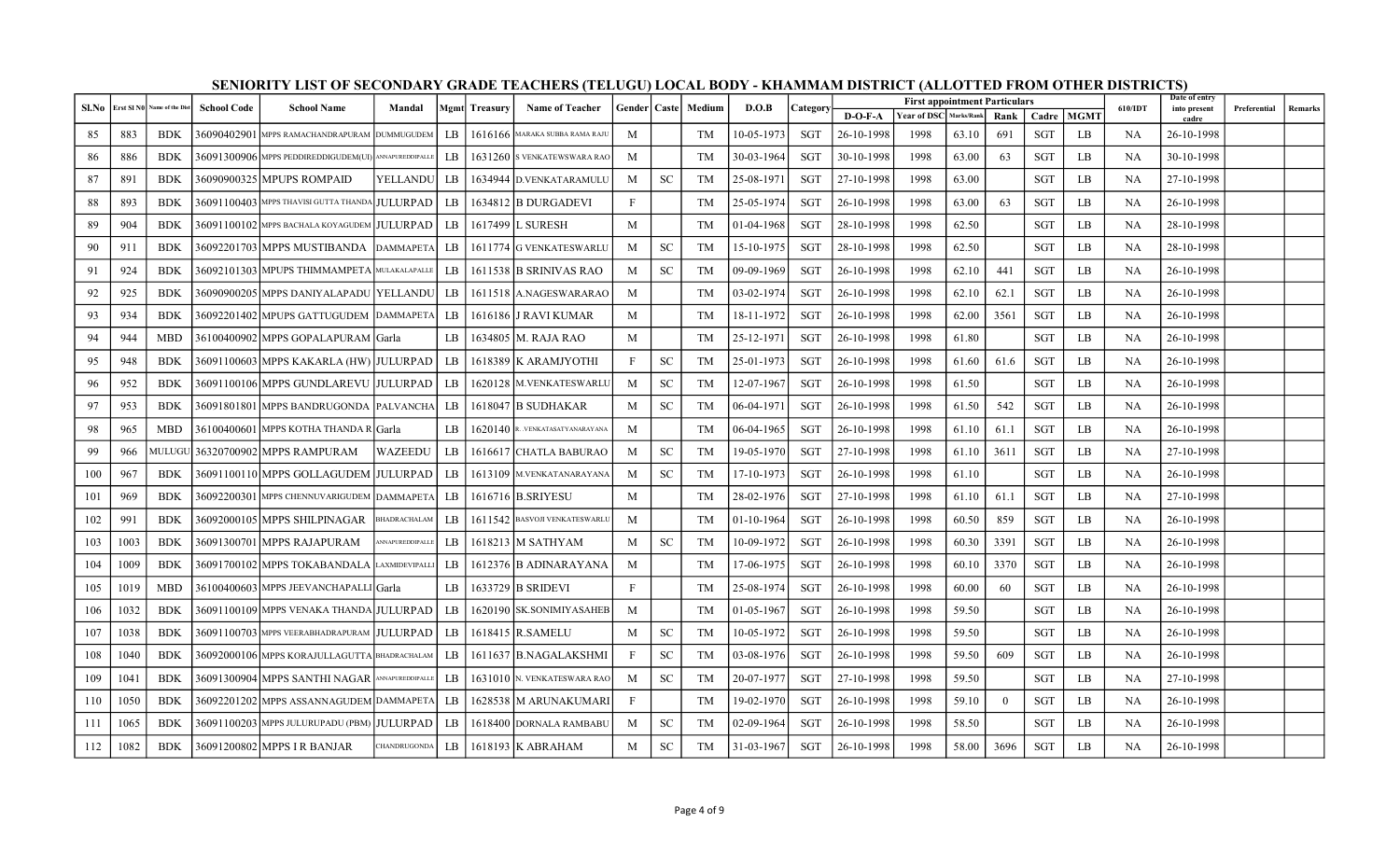| Sl.No |      | Erst SI NO Name of the Dist | <b>School Code</b> | <b>School Name</b>                                | Mandal           |     | Mgmt Treasury | <b>Name of Teacher</b>           |              |           | Gender   Caste   Medium | D.O.B      | Category   |            | <b>First appointment Particulars</b> |            |                |            |             | 610/IDT    | Date of entry<br>into present | Preferential | Remarks |
|-------|------|-----------------------------|--------------------|---------------------------------------------------|------------------|-----|---------------|----------------------------------|--------------|-----------|-------------------------|------------|------------|------------|--------------------------------------|------------|----------------|------------|-------------|------------|-------------------------------|--------------|---------|
|       |      |                             |                    |                                                   |                  |     |               |                                  |              |           |                         |            |            | D-O-F-A    | <b>Year of DSC</b>                   | Marks/Rank | Rank l         | Cadre      | <b>MGMT</b> |            | cadre                         |              |         |
| 113   | 1090 | <b>MBD</b>                  |                    | 36100300404 MPUPS MIRIYALAPENTA Bayyaram          |                  | LB  | 1634947       | K RAMESH                         | M            |           | <b>TM</b>               | 02-03-1969 | SGT        | 26-10-1998 | 1998                                 | 57.90      |                | <b>SGT</b> | LB          | NA         | 26-10-1998                    |              |         |
| 114   | 1110 | <b>MBD</b>                  |                    | 36100401003  MPPS KOTHA POCHARAM   Garla          |                  | LB  | 1635091       | IN.VANAJA RANI                   | $\mathbf{F}$ | <b>SC</b> | <b>TM</b>               | 20-06-1975 | <b>SGT</b> | 26-10-1998 | 1998                                 | 57.30      |                | <b>SGT</b> | LB          | <b>NA</b>  | 26-10-1998                    |              |         |
| 115   | 1114 | <b>BDK</b>                  |                    | 36090900103 MPUPS MAMIDIGUNDALA YELLANDU          |                  | LB  |               | 1635057 BEZAWADA NARAYANA        | M            |           | TM                      | 11-06-1966 | <b>SGT</b> | 27-10-1998 | 1998                                 | 57.00      | 3793           | <b>SGT</b> | LB          | <b>NA</b>  | 27-10-1998                    |              |         |
| 116   | 1118 | <b>BDK</b>                  |                    | 36091200504 MPUPS TIPPANAPALLI CHANDRUGONDA       |                  | LB  |               | 1618141 CH INDIRA                | $\mathbf{F}$ |           | TM                      | 15-04-1976 | SGT        | 26-10-1998 | 1998                                 | 57.00      | 57             | <b>SGT</b> | LB          | NA         | 26-10-1998                    |              |         |
| 117   | 1122 | <b>BDK</b>                  |                    | 36090900509 MPPS MARRIGUDEM YELLANDU              |                  | LB  |               | 1635077 K PUSHPA                 | F            | <b>SC</b> | TM                      | 16-03-1969 | SGT        | 26-10-1998 | 1998                                 | 56.60      |                | <b>SGT</b> | LB          | <b>NA</b>  | 26-10-1998                    |              |         |
| 118   | 1125 | <b>BDK</b>                  |                    | 36091000408 MPPS THUMALACHALKA TEKULAPALLE        |                  | LB  |               | 1611489 K V APPALA RAJU          | M            |           | TM                      | 10-03-1965 | <b>SGT</b> | 26-10-1998 | 1998                                 | 56.50      | 56.5           | <b>SGT</b> | LB          | <b>NA</b>  | 26-10-1998                    |              |         |
| 119   | 1126 | <b>BDK</b>                  |                    | 36091100101 MPPS PAPAKOLLU                        | <b>JULURPAD</b>  | LB  |               | 1616746 T.PRAKASHRAO             | M            | <b>SC</b> | TM                      | 15-06-1966 | <b>SGT</b> | 26-10-1998 | 1998                                 | 56.50      |                | <b>SGT</b> | LB          | <b>NA</b>  | 26-10-1998                    |              |         |
| 120   | 1136 | BDK                         |                    | 36091300907 MPUPS BHIMUNIGUDEM ANNAPUREDDIPALLE   |                  | LB  |               | 1620309 M NAGARJUNA CHARY        | M            |           | TM                      | 22-10-1972 | <b>SGT</b> | 26-10-1998 | 1998                                 | 56.10      | 3882           | SGT        | LB          | <b>NA</b>  | 26-10-1998                    |              |         |
| 121   | 1174 | <b>BDK</b>                  |                    | 36091200502 MPPS TIPPANAPALLI (HW) CHANDRUGONDA   |                  | LB  |               | 1616803 N. VENKAIAH              | M            | <b>SC</b> | TM                      | 20-07-1969 | SGT        | 27-10-1998 | 1998                                 | 54.80      | 1163           | <b>SGT</b> | LB          | <b>NA</b>  | 27-10-1998                    |              |         |
| 122   | 1176 | <b>BDK</b>                  |                    | 36091100202 MPPS KOYACOLONY,J.PADU JULURPAD       |                  | LB  |               | 1616771 G.NIRMALA                | $\mathbf{F}$ | <b>SC</b> | TM                      | 28-06-1969 | SGT        | 26-10-1998 | 1998                                 | 54.60      |                | <b>SGT</b> | LB          | <b>NA</b>  | 26-10-1998                    |              |         |
| 123   | 1179 | <b>BDK</b>                  |                    | 36091100702 MPPS RAMACHANDRAPURAM JULURPAD        |                  | LB  |               | 1611712 K LALAIAH                | M            | <b>SC</b> | <b>TM</b>               | 09-04-1971 | <b>SGT</b> | 26-10-1998 | 1998                                 | 54.50      |                | <b>SGT</b> | LB          | NA         | 26-10-1998                    |              |         |
| 124   | 1186 | <b>BDK</b>                  |                    | 36092201009 MPPS URBAN COLONY DAMMAPETA           |                  | LB  |               | 1630120 G.REBECA                 | $\mathbf{F}$ | <b>SC</b> | TM                      | 25-12-1967 | <b>SGT</b> | 26-10-1998 | 1998                                 | 54.00      | $\theta$       | <b>SGT</b> | LB          | <b>NA</b>  | 26-10-1998                    |              |         |
| 125   | 1199 | <b>BDK</b>                  |                    | 36091100118 MPUPS BETHALAPADU  JULURPAD           |                  | LB. |               | 1618414 D VENKATESWARLU          | M            | <b>ST</b> | TM                      | 10-05-1973 | SGT        | 26-10-1998 | 1998                                 | 53.00      | 99             | SGT        | LB          | NA         | 26-10-1998                    |              |         |
| 126   | 1206 | <b>MBD</b>                  |                    | 36100301323 MPPS IG ROAD BAYYA   Bayyaram         |                  | LB  |               | 1634835 B.SUKYA                  | M            | <b>ST</b> | TM                      | 12-04-1976 | <b>SGT</b> | 26-10-1998 | 1998                                 | 52.50      |                | <b>SGT</b> | LB          | NA         | 26-10-1998                    |              |         |
| 127   | 1210 | <b>BDK</b>                  |                    | 36092100504 MPUPS MADHARAM MULAKALAPALLE          |                  | LB  |               | 1620569 G.VIJAYAKUMARI           | $\mathbf{F}$ | <b>SC</b> | <b>TM</b>               | 04-07-1973 | <b>SGT</b> | 27-10-1998 | 1998                                 | 52.00      |                | <b>SGT</b> | LB          | <b>NA</b>  | 27-10-1998                    |              |         |
| 128   | 1217 | <b>MBD</b>                  |                    | 36100401105 MPPS BANGLA THANDA Garla              |                  | LB  |               | 1634804 P.PULLAIAH               | M            | <b>SC</b> | TM                      | 05-04-1971 | SGT        | 26-10-1998 | 1998                                 | 51.40      |                | <b>SGT</b> | LB          | NA         | 26-10-1998                    |              |         |
| 129   | 1222 | <b>MBD</b>                  |                    | 36100301305 MPPS JAGNA THANDA Bayyaram            |                  | LB  |               | 1633502 M.NALINI                 | $\mathbf{F}$ | <b>SC</b> | <b>TM</b>               | 28-07-1977 | <b>SGT</b> | 26-10-1998 | 1998                                 | 51.00      | 4066           | <b>SGT</b> | LB          | <b>NA</b>  | 26-10-1998                    |              |         |
| 130   | 1230 | <b>BDK</b>                  |                    | 36091300503 MPUPS PENTLAM                         | ANNAPUREDDIPALLE | LB  |               | 1629152 M MALLIKARJUNARAO        | M            |           | <b>TM</b>               | 14-03-1964 | <b>SGT</b> | 26-10-1998 | 1998                                 |            | 652            | <b>SGT</b> | LB          | <b>NA</b>  | 26-10-1998                    |              |         |
| 131   | 1263 | <b>BDK</b>                  |                    | 36090991601 MPPS KOTHA BASTI                      | <b>YELLANDU</b>  | LB  |               | 1633515 B SUJATHA                | F            |           | TM                      | 16-04-1972 | SGT        | 29-03-1999 | 1998                                 | 61.10      | $\overline{0}$ | <b>SGT</b> | LB          | NA         | 29-03-1999                    |              |         |
| 132   | 1299 | <b>BDK</b>                  |                    | 36091700402 MPPS GATTUMALLA LAXMIDEVIPALLI        |                  | LB  |               | 1620300 S USHA KIRAN             | $\mathbf{F}$ |           | TM                      | 01-10-1968 | <b>SGT</b> | 29-03-1999 | 1998                                 | 58.00      | 1261           | <b>SGT</b> | LB          | <b>NA</b>  | 29-03-1999                    |              |         |
| 133   | 1301 | <b>BDK</b>                  |                    | 36091800702 MPPS SURARAM                          | PALVANCHA        | LB  |               | 1620577 T.MARUTHI                | $\mathbf{F}$ |           | TM                      | 19-08-1974 | <b>SGT</b> | 29-03-1999 | 1998                                 | 58.00      | 4250           | <b>SGT</b> | LB          | <b>NA</b>  | 29-03-1999                    |              |         |
| 134   | 1304 | <b>BDK</b>                  |                    | 36091200506 MPPS TIPPANAPALLI,M.COL. CHANDRUGONDA |                  | LB  |               | 1633530 B SATYAVATHI             | $\mathbf{F}$ |           | TM                      | 01-08-1969 | SGT        | 30-03-1999 | 1998                                 | 57.60      | 1269           | <b>SGT</b> | LB          | NA         | 30-03-1999                    |              |         |
| 135   | 1320 | <b>BDK</b>                  |                    | 36091400402 MPPS 4 INCLINE                        | CHUNCHUPALLY     | LB  |               | 1633379 R. APARNA                | $\mathbf{F}$ |           | TM                      | 25-08-1976 | <b>SGT</b> | 29-03-1999 | 1998                                 | 56.00      | 56             | <b>SGT</b> | LB          | <b>NA</b>  | 29-03-1999                    |              |         |
| 136   | 1344 | <b>BDK</b>                  |                    | 36091400308 MPUPS CHUNCHUPALLY CHUNCHUPALLY       |                  | LB  |               | 1616570 N.SHOBHARANI             | F            | <b>SC</b> | TM                      | 31-08-1974 | <b>SGT</b> | 29-03-1999 | 1998                                 | 50.50      | 4087           | <b>SGT</b> | LB          | <b>NA</b>  | 29-03-1999                    |              |         |
| 137   | 1379 | <b>MBD</b>                  |                    | 36100401004 MPUPS KOTYA NAIK THANDA Garla         |                  | LB  |               | 1620375 SK.MASTAN                | M            |           | TM                      | 26-06-1965 | SGT        | 10-03-1997 | 1996                                 |            |                | <b>SGT</b> | LB          | 20-06-2000 | 10-03-1997                    |              | IDT     |
| 138   | 1438 | <b>BDK</b>                  |                    | 36091891501 MPUPS SRINIVASA NAGAR PALVANCHA       |                  | LB  |               | $1630465$ KAMBHAMPATI SHOBHARANI | F            |           | TM                      | 15-06-1974 | <b>SGT</b> | 13-11-2000 | 2000                                 | 67.46      | 48             | <b>SGT</b> | LB          | NA         | 13-11-2000                    |              |         |
| 139   | 1484 | <b>BDK</b>                  |                    | 36091500101 MPPS SINGABHUPALEM SUJATHANAGAR       |                  | LB  |               | 1620226 G. PULLAIAH              | M            |           | TM                      | 06-05-1972 | SGT        | 13-11-2000 | 2000                                 |            | 277            | <b>SGT</b> | LB          | NA         | 13-11-2000                    |              |         |
| 140   | 1501 | <b>BDK</b>                  |                    | 36091100107 MPPS BITTU THANDA JULURPAD            |                  | LB  |               | 1635031 T.BABU                   | M            | <b>ST</b> | TM                      | 18-06-1980 | SGT        | 27-11-2000 | 2000                                 |            |                | <b>SGT</b> | LB          | NA         | 27-11-2000                    |              |         |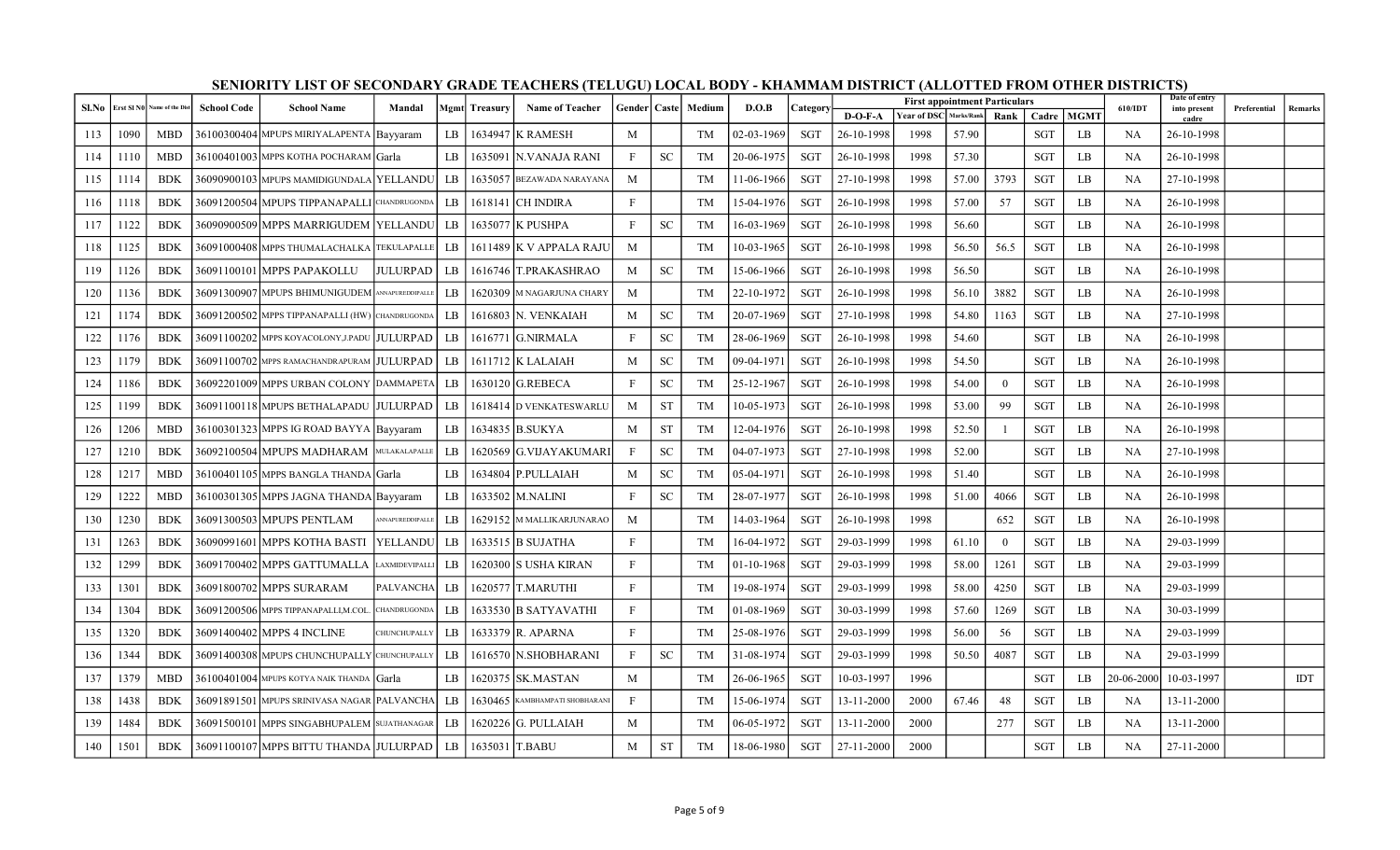| Sl.No |      | Erst SI NO Name of the Dist | <b>School Code</b> | <b>School Name</b>                           | Mandal      |      | <b>Mgmt</b> Treasury | <b>Name of Teacher</b>         | Gender   Caste |           | Medium    | D.O.B      | Category   |                  | <b>First appointment Particulars</b> |       |             |            |             | 610/IDT    | Date of entry<br>into present | Preferential | Remarks    |
|-------|------|-----------------------------|--------------------|----------------------------------------------|-------------|------|----------------------|--------------------------------|----------------|-----------|-----------|------------|------------|------------------|--------------------------------------|-------|-------------|------------|-------------|------------|-------------------------------|--------------|------------|
|       |      |                             |                    |                                              |             |      |                      |                                |                |           |           |            |            | $D-O-F-A$        | Year of DSC Marks/Rank               |       | <b>Rank</b> | Cadre      | <b>MGMT</b> |            | cadre                         |              |            |
| 141   | 1535 | <b>MBD</b>                  |                    | 36100400401 MPPS PULIGUTTA THANDA Garla      |             | LB   | 531439               | G.LAXMAIAH                     | M              | ST        | TM        | 08-05-1974 | SGT        | 15-11-2000       | 2000                                 |       |             | <b>SGT</b> | LB          | 16-10-2007 | 15-11-2000                    |              | 610        |
| 142   | 1560 | <b>BDK</b>                  |                    | 36090900301 MPPS MUTHARAPU KATTA   YELLANDU  |             | LB   |                      | 1634877 D.UMALATHA             | $\mathbf{F}$   |           | <b>TM</b> | 18-04-1976 | <b>SGT</b> | 26-10-1998       | 1998                                 |       |             | <b>SGT</b> | LB          | 09-01-2001 | 26-10-1998                    |              | <b>IDT</b> |
| 143   | 1574 | <b>BDK</b>                  |                    | 36090900419 MPUPS POLARAM                    | YELLANDU    | LB   |                      | 1634817 B.CHIRANJEEVI          | M              | <b>ST</b> | TM        | 20-04-1982 | <b>SGT</b> | 25-01-200        | 2000                                 | 56.70 | 246         | <b>SGT</b> | LB          | <b>NA</b>  | 25-01-2001                    |              |            |
| 144   | 1591 | <b>BDK</b>                  |                    | 36090900204 MPPS KOMMUGUDEM YELLANDU         |             | LB - |                      | 1611833 D.RAMULU               | M              | <b>ST</b> | TM        | 10-04-1973 | <b>SGT</b> | $01-02-200$      | 2000                                 |       | 291         | <b>SGT</b> | LB          | <b>NA</b>  | $01 - 02 - 2001$              |              |            |
| 145   | 1603 | <b>MBD</b>                  |                    | 36100400102 MPPS SATYANARAYANAPURAM Garla    |             | LB   |                      | 1633704 G VEERAMMA             | $\mathbf{F}$   | <b>ST</b> | TM        | 02-10-1975 | <b>SGT</b> | 22-01-2001       | 2000                                 |       |             | <b>SGT</b> | LB          | <b>NA</b>  | 22-01-2001                    |              |            |
| 146   | 1615 | <b>BDK</b>                  |                    | 36090405901 MPUPS SEETHARAMPURAM DUMMUGUDEM  |             | LB   |                      | 1611720 J. JYOTHI              | $\mathbf{F}$   | <b>ST</b> | TM        | 10-04-1977 | SGT        | 20-01-2001       | 2000                                 |       |             | <b>SGT</b> | LB          | <b>NA</b>  | 20-01-2001                    |              |            |
| 147   | 1620 | <b>MBD</b>                  |                    | 36100400604 MPPS THIRLA PURAM Garla          |             | LB   |                      | 1633584 G.NAGESWAR RAO         | M              | <b>ST</b> | TM        | 10-08-1977 | <b>SGT</b> | 31-01-2001       | 2000                                 |       |             | <b>SGT</b> | LB          | <b>NA</b>  | 31-01-2001                    |              |            |
| 148   | 1625 | <b>MBD</b>                  |                    | 36100400609 MPPS GYAMA THANDA Garla          |             | LB   |                      | 1612411 J. LAKPATHI            | M              | <b>ST</b> | TM        | 10-06-1978 | SGT        | 22-01-2001       | 2000                                 |       | 154         | <b>SGT</b> | LB          | NA         | 22-01-2001                    |              |            |
| 149   | 1627 | <b>BDK</b>                  |                    | 36091801004 MPUPS SOMULAGUDEM PALVANCHA      |             | LB   |                      | 1611813 BARLA VASANTHA         | $\mathbf{F}$   | <b>ST</b> | <b>TM</b> | 04-07-1978 | <b>SGT</b> | 21-01-2001       | 2000                                 |       | 317         | <b>SGT</b> | LB          | <b>NA</b>  | 21-01-2001                    |              |            |
| 150   | 1632 | <b>BDK</b>                  |                    | 36090301501  MPPS CHINTAKUNTA (Z)   CHERLA   |             | LB   |                      | 1633599 E VENKATESWARLU        | M              | <b>ST</b> | TM        | 28-01-1979 | SGT        | 22-01-2001       | 2000                                 |       | 111         | <b>SGT</b> | LB          | <b>NA</b>  | 22-01-2001                    |              |            |
| 151   | 1642 | <b>BDK</b>                  |                    | 36091000202 MPPS KOPPURAI                    | TEKULAPALLE | LB   |                      | 1611855 B LAXMA                | M              | <b>ST</b> | TM        | 16-02-1980 | <b>SGT</b> | 21-01-2001       | 2000                                 |       | 251         | <b>SGT</b> | LB          | <b>NA</b>  | 21-01-2001                    |              |            |
| 152   | 1658 | <b>BDK</b>                  |                    | 36090900304 MPPS SEETHANAGARAM YELLANDU      |             | LB   |                      | 1635107 M PADMA                | $\mathbf{F}$   | <b>ST</b> | TM        | 03-07-1980 | SGT        | $01 - 01 - 2001$ | 2000                                 |       |             | <b>SGT</b> | LB          | NA         | $01-01-2001$                  |              |            |
| 153   | 1662 | <b>BDK</b>                  |                    | 36091700401 MPPS CHINTHAVORRE LAXMIDEVIPALLI |             | LB   |                      | 1631612 D.SUNILKUMAR           | M              | <b>ST</b> | <b>TM</b> | 05-09-1980 | SGT        | 29-01-2001       | 2000                                 |       |             | <b>SGT</b> | LB          | NA         | 29-01-2001                    |              |            |
| 154   | 1685 | <b>MBD</b>                  |                    | 36100401103 MPPS RAJU THANDA Garla           |             | LB   |                      | 1633595 BANOTH GIRIDHAR NAIK   | M              | <b>ST</b> | TM        | 16-08-1981 | <b>SGT</b> | 22-01-2001       | 2000                                 |       |             | <b>SGT</b> | LB          | <b>NA</b>  | 22-01-2001                    |              |            |
| 155   | 1697 | <b>MBD</b>                  |                    | 36100400107 MPPS PEDDA KISTAPURAM Garla      |             | LB   |                      | 1631578 BADAVATH SRINIVAS NAIK | M              | <b>ST</b> | TM        | 12-05-1982 | SGT        | 29-01-2001       | 2000                                 |       | 391         | <b>SGT</b> | LB          | NA         | 29-01-2001                    |              |            |
| 156   | 1698 | <b>BDK</b>                  |                    | 36090500705 MPUPS GOLLAGUDEM ASWAPURAM       |             | LB   |                      | 1631600 D.HARI SAN             | M              | <b>ST</b> | TM        | 18-05-1982 | SGT        | 22-01-2001       | 2000                                 |       |             | <b>SGT</b> | LB          | <b>NA</b>  | 22-01-2001                    |              |            |
| 157   | 1701 | <b>BDK</b>                  |                    | 36092301905 MPUPS N VARI GUDEM ASWARAOPETA   |             | LB   |                      | 1620366 B.SUSEELA              | $\mathbf{F}$   | <b>ST</b> | TM        | 02-06-1982 | SGT        | 26-01-2001       | 2000                                 |       |             | <b>SGT</b> | LB          | NA         | 26-01-2001                    |              |            |
| 158   | 1709 | <b>MBD</b>                  |                    | 36100401110 MPPS SURYATHANDA  Garla          |             | LB   |                      | 1611440 L RAMCHAND             | M              | <b>ST</b> | <b>TM</b> | 10-06-1974 | <b>SGT</b> | 16-03-2001       | 2000                                 |       |             | <b>SGT</b> | LB          | <b>NA</b>  | 16-03-2001                    |              |            |
| 159   | 1752 | <b>BDK</b>                  |                    | 36090990701 MPPS NO.2 BASTHI                 | YELLANDU    | LB   |                      | 1635003 CH BHAGAWAD GEETHA     | $\mathbf{F}$   |           | TM        | 01-07-1968 | SGT        | 27-07-1989       | 1989                                 |       |             | <b>SGT</b> | LB          | 11-01-2002 | 12-09-1990                    |              | IDT        |
| 160   | 1763 | <b>BDK</b>                  |                    | 36090991401  MPPS MOHALLA NO 16  YELLANDU    |             | LB   |                      | 1630373 G.RAJITHA SREE         | $\mathbf{F}$   |           | <b>TM</b> | 03-06-1977 | <b>SGT</b> | 19-01-2002       | 2001                                 | 78.99 | 16          | <b>SGT</b> | LB          | <b>NA</b>  | 19-01-2002                    |              |            |
| 161   | 1857 | <b>BDK</b>                  |                    | 36090992001 MPPS LBS NAGAR                   | YELLANDU    | LB   |                      | 1608966 M VINODA               | $\mathbf{F}$   |           | TM        | 07-06-1978 | SGT        | 19-01-2002       | 2001                                 | 72.15 | 72.15       | <b>SGT</b> | LB          | NA         | 19-01-2002                    |              |            |
| 162   | 1907 | <b>BDK</b>                  |                    | 360909005051MPPS KOLLAPURAM lYELLANDU        |             | LB   |                      | 1634954 B NAGU                 | M              | <b>ST</b> | TM        | 01-07-1983 | SGT        | 18-01-2002       | 2001                                 | 54.61 | 15          | <b>SGT</b> | LB          | <b>NA</b>  | 18-01-2002                    |              |            |
| 163   | 1908 | <b>MBD</b>                  |                    | 36100300803 MPUPS KOTHAGUDEM   Bayyaram      |             | LB   |                      | 1634810 B.HARILAL              | M              | <b>ST</b> | TM        | 10-03-1981 | SGT        | 18-01-2002       | 2001                                 | 54.09 | 16          | <b>SGT</b> | LB          | <b>NA</b>  | 18-01-2002                    |              |            |
| 164   | 1910 | <b>BDK</b>                  |                    | 36091200504 MPUPS TIPPANAPALLI CHANDRUGONDA  |             | LB   |                      | 1618179 J HUSSAIAN             | M              | <b>ST</b> | TM        | 04-06-1982 | SGT        | 18-01-2002       | 2001                                 | 53.55 | 20          | <b>SGT</b> | LB          | NA         | 18-01-2002                    |              |            |
| 165   | 1924 | <b>BDK</b>                  |                    | 36091300101 MPUPS ABBUGUDEM ANNAPUREDDIPALLE |             | LB   |                      | 1635122 G SOBHAN               | M              | <b>ST</b> | TM        | 24-04-1982 | <b>SGT</b> | 18-01-2002       | 2001                                 | 51.05 | 43          | <b>SGT</b> | LB          | <b>NA</b>  | 18-01-2002                    |              |            |
| 166   | 1926 | <b>BDK</b>                  |                    | 36091000605 MPPS SURYATHANDA TEKULAPALLE     |             | LB   |                      | 1635151 D.MALCHUR              | M              | ST        | TM        | 10-05-1978 | SGT        | 18-01-2002       | 2001                                 | 50.46 | 46          | <b>SGT</b> | LB          | <b>NA</b>  | 18-01-2002                    |              |            |
| 167   | 1937 | <b>BDK</b>                  |                    | 36090900310 MPPS NAYAKULA GUDEM YELLANDU     |             | LB   |                      | 1635063 B.SRINIVASRAO          | M              | <b>ST</b> | TM        | 15-09-1982 | <b>SGT</b> | 18-01-2002       | 2001                                 | 49.15 | 63          | <b>SGT</b> | LB          | NA         | 18-01-2002                    |              |            |
| 168   | 1940 | <b>MBD</b>                  |                    | 36100400615 MPPS GARLA                       | Garla       | LB   |                      | 1618431 T.VENKANNA             | M              | <b>ST</b> | TM        | 01-05-1983 | SGT        | 18-01-2002       | 2001                                 | 48.82 | 67          | <b>SGT</b> | LB          | NA         | 18-01-2002                    |              |            |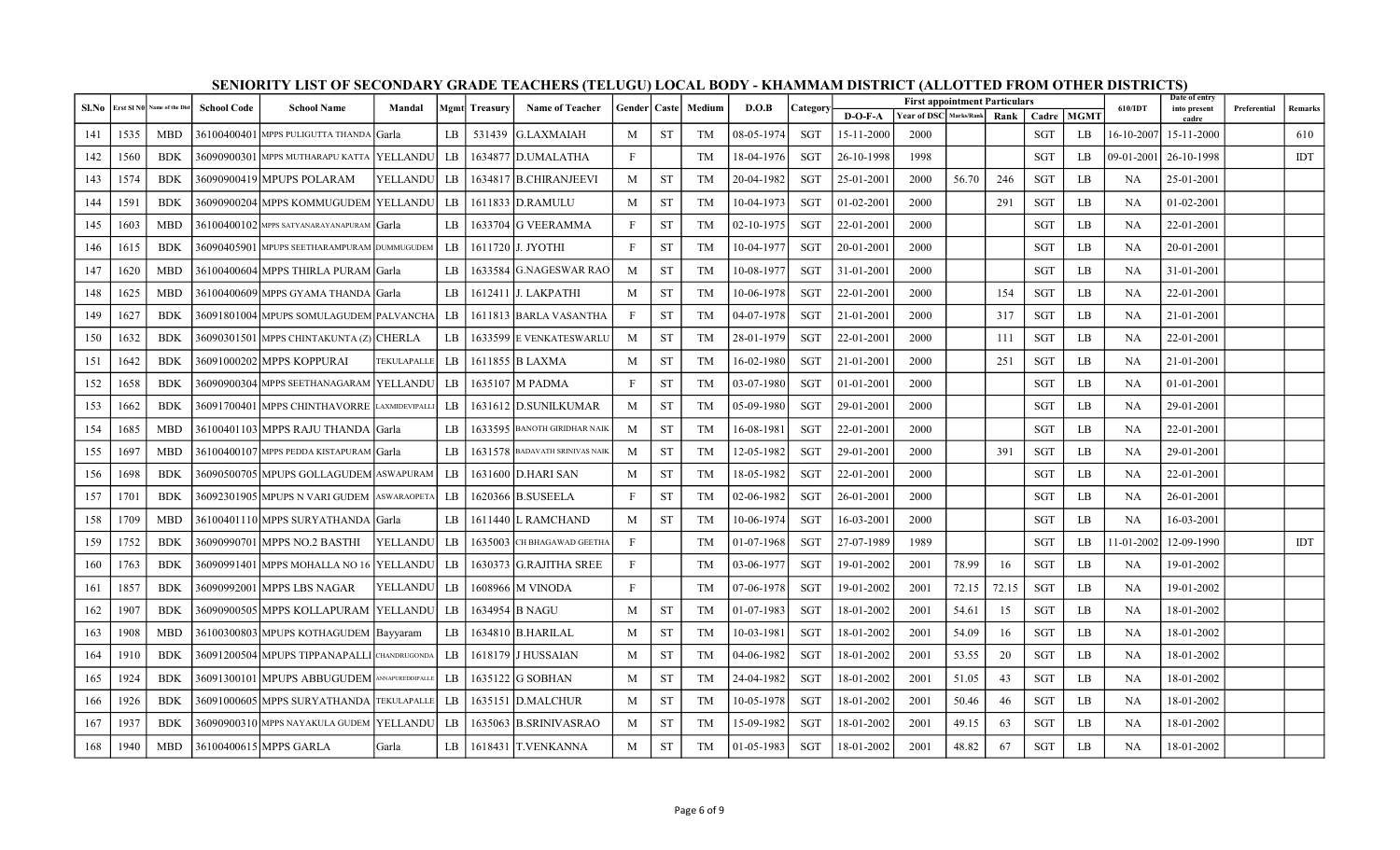| Sl.No |      | Erst SI N0 Name of the Dist | <b>School Code</b> | <b>School Name</b>                              | Mandal            |      | Mgmt Treasury | <b>Name of Teacher</b>   | Gender   Caste |           | Medium    | D.O.B      | <b>Category</b> |            | <b>First appointment Particulars</b> |            |       |            |             | 610/IDT   | Date of entry<br>into present | Preferential | Remarks |
|-------|------|-----------------------------|--------------------|-------------------------------------------------|-------------------|------|---------------|--------------------------|----------------|-----------|-----------|------------|-----------------|------------|--------------------------------------|------------|-------|------------|-------------|-----------|-------------------------------|--------------|---------|
|       |      |                             |                    |                                                 |                   |      |               |                          |                |           |           |            |                 | D-O-F-A    | <b>Year of DSC</b>                   | Marks/Rank | Rank  | Cadre      | <b>MGMT</b> |           | cadre                         |              |         |
| 169   | 1943 | <b>MBD</b>                  |                    | 36100300602 MPPS REDYA THANDA Bayyaram          |                   | LB   |               | 1635165 B. VEERANNA      | M              | ST        | TM        | 12-04-1976 | SGT             | 19-01-2002 | 2001                                 | 48.70      | 393   | <b>SGT</b> | LB          | NA        | 19-01-2002                    |              |         |
| 170   | 1947 | <b>BDK</b>                  |                    | 36090900106 MPPS CHAPALA VARI GUMPU   YELLANDU  |                   | LB   |               | 1633380 B. VEERANNA      | M              | <b>ST</b> | <b>TM</b> | 10-07-1983 | <b>SGT</b>      | 19-01-2002 | 2001                                 | 48.53      | 48.53 | <b>SGT</b> | LB          | <b>NA</b> | 19-01-2002                    |              |         |
| 171   | 1962 | <b>BDK</b>                  |                    | 36091000105 MPPS LAKYA THANDA TEKULAPALLE       |                   | LB   |               | 1611732 K.VENKATESWARLU  | M              | ST        | TM        | 03-05-1978 | <b>SGT</b>      | 19-01-2002 | 2001                                 | 47.50      | 108   | <b>SGT</b> | LB          | <b>NA</b> | 19-01-2002                    |              |         |
| 172   | 1971 | <b>BDK</b>                  |                    | 36091100104 MPPS RAJARAOPETA JULURPAD           |                   | LB   |               | 1618156 B HATHIRAM       | M              | ST        | TM        | 03-07-1978 | SGT             | 18-01-2002 | 2001                                 | 47.05      | 13    | SGT        | LB          | NA        | 18-01-2002                    |              |         |
| 173   | 1978 | <b>BDK</b>                  |                    | 36091800801 MPPS PAYAKARI YANAMBYL PALVANCHA LB |                   |      |               | 1618056 B KISHAN         | M              | <b>ST</b> | TM        | 04-03-1978 | SGT             | 19-01-2002 | 2001                                 | 46.87      | 132   | <b>SGT</b> | LB          | NA        | 19-01-2002                    |              |         |
| 174   | 1990 | <b>BDK</b>                  |                    | 36091200203 MPPS POKALAGUDEM CHANDRUGONDA       |                   | LB   |               | 1618171 G NAGESWARA RAO  | M              | <b>ST</b> | TM        | 25-02-1980 | <b>SGT</b>      | 18-01-2002 | 2001                                 | 46.27      | 48.27 | <b>SGT</b> | LB          | <b>NA</b> | 18-01-2002                    |              |         |
| 175   | 1993 | <b>BDK</b>                  |                    | 36090900506 MPPS MODUGULA GUDEM YELLANDU        |                   | LB   |               | 1633718 IY SARVESWAR RAO | M              | <b>ST</b> | TM        | 08-12-1972 | SGT             | 19-01-2002 | 2001                                 | 46.14      | 164   | <b>SGT</b> | LB          | NA        | 19-01-2002                    |              |         |
| 176   | 2004 | <b>BDK</b>                  |                    | 36090900403 MPPS BOMBAITHANDA   YELLANDU   LB   |                   |      |               | 1633357 M. BALAJI        | M              | <b>ST</b> | TM        | 16-04-1980 | <b>SGT</b>      | 19-01-2002 | 2001                                 | 45.54      | 192   | <b>SGT</b> | LB          | NA        | 19-01-2002                    |              |         |
| 177   | 2012 | <b>BDK</b>                  |                    | 36090900509 MPPS MARRIGUDEM   YELLANDU   LB     |                   |      |               | 1618067 G SEETHARAM      | M              | <b>ST</b> | TM        | 03-07-1982 | <b>SGT</b>      | 19-01-2002 | 2001                                 | 45.03      | 206   | <b>SGT</b> | LB          | NA        | 19-01-2002                    |              |         |
| 178   | 2013 | <b>BDK</b>                  |                    | 36090900419 MPUPS POLARAM                       | <b>YELLANDU</b>   | LB   |               | 1633640 D.CHANDRASEKHAR  | M              | <b>ST</b> | TM        | 15-07-1980 | <b>SGT</b>      | 19-01-2002 | 2001                                 | 45.02      | 205   | <b>SGT</b> | LB          | <b>NA</b> | 19-01-2002                    |              |         |
| 179   | 2017 | <b>BDK</b>                  |                    | 36091000112 MPPS MUKKAMPADU GUMPU TEKULAPALLE   |                   | LB   |               | 1616586 N VENKANNA       | M              | <b>ST</b> | TM        | 02-05-1976 | <b>SGT</b>      | 19-01-2002 | 2001                                 | 44.94      | 209   | <b>SGT</b> | LB          | <b>NA</b> | 19-01-2002                    |              |         |
| 180   | 2020 | BDK                         |                    | 36092100612 MPPS MULAKALAPALLI MULAKALAPALLE    |                   | LB   |               | 1618070 D SUDHAKAR       | M              | ST        | TM        | 05-09-1980 | SGT             | 19-01-2002 | 2001                                 | 44.75      | 219   | SGT        | LB          | NA        | 19-01-2002                    |              |         |
| 181   | 2024 | <b>BDK</b>                  |                    | 36090900219   MPUPS NARAYANAPURAM   YELLANDU    |                   | LB 1 |               | 1633641 B.SREENIVASA RAO | M              | <b>ST</b> | TM        | 20-07-1981 | <b>SGT</b>      | 19-01-2002 | 2001                                 | 44.61      | 227   | <b>SGT</b> | LB          | <b>NA</b> | 19-01-2002                    |              |         |
| 182   | 2036 | <b>BDK</b>                  |                    | 36091000504 MPPS RAMPURAM THANDA TEKULAPALLE    |                   | LB   |               | 1631579 M.KOTESWARA RAO  | M              | <b>ST</b> | TM        | 12-06-1981 | <b>SGT</b>      | 19-01-2002 | 2001                                 | 44.20      | 255   | <b>SGT</b> | LB          | <b>NA</b> | 19-01-2002                    |              |         |
| 183   | 2060 | <b>BDK</b>                  |                    | 36090900309 MPPS DHARMARAM THANDA   YELLANDU    |                   | LB   |               | 1617453   V.RAMBABU      | M              | ST        | TM        | 10-05-1983 | SGT             | 19-01-2002 | 2001                                 | 43.38      | 298   | <b>SGT</b> | LB          | NA        | 19-01-2002                    |              |         |
| 184   | 2067 | <b>MBD</b>                  |                    | 36100301007 MPPS PENKU THANDA Bayyaram          |                   | LB   |               | 1616838 A.VEERANNA       | M              | <b>ST</b> | TM        | 28-05-1979 | <b>SGT</b>      | 19-01-2002 | 2001                                 | 43.07      | 374   | <b>SGT</b> | LB          | <b>NA</b> | 19-01-2002                    |              |         |
| 185   | 2071 | BDK                         |                    | 36090900202 MPPS CHALLA SAMUDRAM  YELLANDU      |                   | LB   |               | 1633680 A.MANGTHA NAIK   | M              | <b>ST</b> | TM        | 08-07-1973 | SGT             | 19-01-2002 | 2001                                 | 43.00      | 307   | <b>SGT</b> | LB          | NA        | 19-01-2002                    |              |         |
| 186   | 2074 | <b>BDK</b>                  |                    | 36091901002 MPPS NAKIRIPETA                     | <b>BURGAMPADU</b> | LB   |               | 1631569 M SREENU         | M              | <b>ST</b> | TM        | 03-09-1982 | <b>SGT</b>      | 19-01-2002 | 2001                                 | 43.00      | 400   | <b>SGT</b> | LB          | <b>NA</b> | 19-01-2002                    |              |         |
| 187   | 2076 | <b>BDK</b>                  |                    | 36090900209 MPPS KATTUGUDEM YELLANDU            |                   | LB   |               | 1633711 D. BHAGAVANDAS   | M              | <b>ST</b> | TM        | 10-12-1981 | <b>SGT</b>      | 19-01-2002 | 2001                                 | 42.94      | 322   | <b>SGT</b> | LB          | <b>NA</b> | 19-01-2002                    |              |         |
| 188   | 2082 | <b>MBD</b>                  |                    | 36100401113  MPUPS CHINA BANJARA   Garla        |                   | LB   |               | 1633719 B.SUBBA RAO      | M              | <b>ST</b> | TM        | 20-07-1982 | <b>SGT</b>      | 19-01-2002 | 2001                                 | 42.60      | 42.6  | <b>SGT</b> | LB          | NA        | 19-01-2002                    |              |         |
| 189   | 2091 | <b>BDK</b>                  |                    | 36091000604 MPPS GOPYATHANDA TEKULAPALLE        |                   | LB   |               | 1616782 B.BHARATHA KUMAR | M              | <b>ST</b> | TM        | 10-02-1980 | <b>SGT</b>      | 19-01-2002 | 2001                                 | 42.39      | 349   | <b>SGT</b> | LB          | <b>NA</b> | 19-01-2002                    |              |         |
| 190   | 2092 | <b>MBD</b>                  |                    | 36100400617 MPPS SEETAMPETA Garla               |                   | LB   |               | 1616758 G.LACHU          | M              | <b>ST</b> | TM        | 03-07-1981 | SGT             | 19-01-2002 | 2001                                 | 42.38      | 351   | <b>SGT</b> | LB          | NA        | 19-01-2002                    |              |         |
| 191   | 2102 | <b>MBD</b>                  |                    | 36100301004 MPUPS R C PURAM                     | Bayyaram          | LB   |               | 1635029 E.ANJAIAH        | M              | <b>ST</b> | TM        | 07-08-1976 | SGT             | 19-01-2002 | 2001                                 | 42.02      | 379   | <b>SGT</b> | LB          | NA        | 19-01-2002                    |              |         |
| 192   | 2108 | <b>BDK</b>                  |                    | 36090406801 MPPS SINGAVARAM                     | <b>DUMMUGUDEM</b> | LB   |               | 1631475   K.KARUNA       | $\mathbf{F}$   | <b>ST</b> | TM        | 29-06-1982 | <b>SGT</b>      | 19-01-2002 | 2001                                 | 42.00      |       | <b>SGT</b> | LB          |           | 19-01-2002                    |              |         |
| 193   | 2121 | <b>BDK</b>                  |                    | 36091300303 MPPS ANNADEVAM                      | ANNAPUREDDIPALLE  | LB   |               | 1618205 L KRISHNAVENI    | $\mathbf{F}$   | <b>ST</b> | TM        | 01-04-1982 | SGT             | 19-01-2002 | 2001                                 | 41.29      | 424   | <b>SGT</b> | LB          | <b>NA</b> | 19-01-2002                    |              |         |
| 194   | 2122 | <b>MBD</b>                  |                    | 36100401104 MPPS DESYA THANDA Garla             |                   | LB   |               | 1630134 B KAVITHA        | $\mathbf{F}$   | <b>ST</b> | TM        | 19-08-1982 | <b>SGT</b>      | 19-01-2002 | 2001                                 | 41.12      |       | <b>SGT</b> | LB          | <b>NA</b> | 19-01-2002                    |              |         |
| 195   | 2129 | <b>MBD</b>                  |                    | 36100400105 MPPS KOTHATHANDA Garla              |                   | LB   |               | 1611691   M.SUNEETHA     | $\mathbf{F}$   | <b>ST</b> | TM        | 06-01-1980 | <b>SGT</b>      | 19-01-2002 | 2001                                 | 39.06      | 596   | <b>SGT</b> | LB          | NA        | 19-01-2002                    |              |         |
| 196   | 2134 | <b>BDK</b>                  |                    | 36090900207 MPPS VEMULAWADA YELLANDU LB         |                   |      |               | 1616800 V VIJAYALAXMI    | F              | <b>ST</b> | TM        | 17-12-1982 | SGT             | 19-01-2002 | 2001                                 | 38.20      | -6    | <b>SGT</b> | LB          | NA        | 19-01-2002                    |              |         |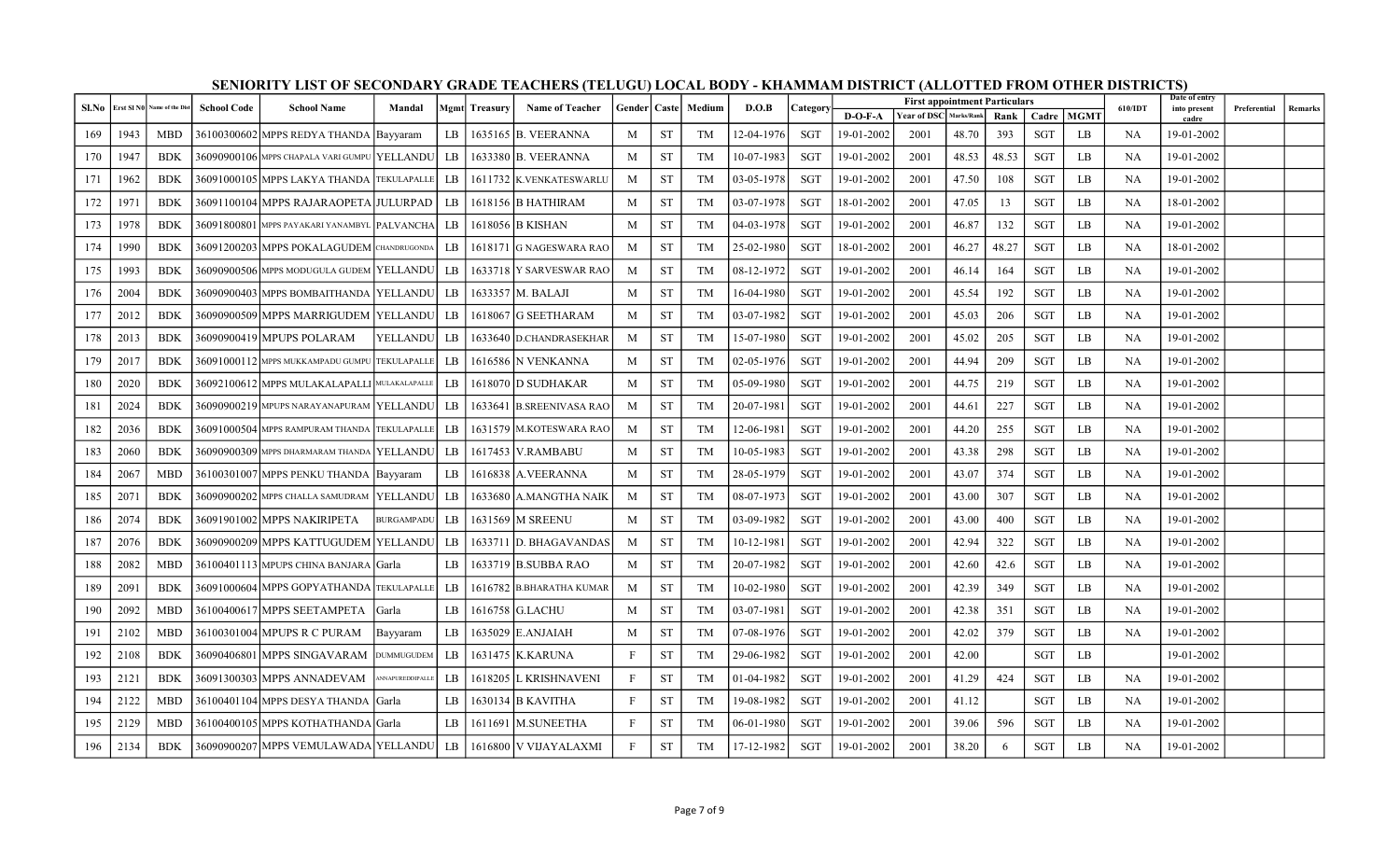| Sl.No | Erst SI N( | <b>Name of the Dist</b> | <b>School Code</b> | <b>School Name</b>                           | Mandal       |             | <b>Mgmt</b> Treasury | <b>Name of Teacher</b>       | <b>Gender</b>   Caste |           | Medium    | D.O.B      | Category   |            | <b>First appointment Particulars</b> |            |          |            |             | 610/IDT   | Date of entry<br>into present | Preferential | Remarks |
|-------|------------|-------------------------|--------------------|----------------------------------------------|--------------|-------------|----------------------|------------------------------|-----------------------|-----------|-----------|------------|------------|------------|--------------------------------------|------------|----------|------------|-------------|-----------|-------------------------------|--------------|---------|
|       |            |                         |                    |                                              |              |             |                      |                              |                       |           |           |            |            | $D-O-F-A$  | <b>Year of DSC</b>                   | Marks/Rank | Rank     | Cadre      | <b>MGMT</b> |           | cadre                         |              |         |
| 197   | 2150       | <b>BDK</b>              |                    | 36090900214 MPUPS LACHAGUDEM  YELLANDU       |              | LB          |                      | 1631618 B KALAVATHI          | F                     | <b>ST</b> | TM        | 15-08-1982 | <b>SGT</b> | 19-01-2002 | 2001                                 | 36.37      | 845      | <b>SGT</b> | LB          | NA        | 19-01-2002                    |              |         |
| 198   | 2165       | <b>BDK</b>              |                    | 360910004041MPPS LACHA THANDA TEKULAPALLE    |              | - LB        |                      | 1616780 B VIJAYA             | F                     | <b>ST</b> | <b>TM</b> | 13-08-1982 | SGT        | 19-01-2002 | 2001                                 | 34.00      |          | <b>SGT</b> | LB          | <b>NA</b> | 19-01-2002                    |              |         |
| 199   | 2172       | <b>MBD</b>              |                    | 36100400617 MPPS SEETAMPETA                  | <b>Sarla</b> | $_{LR}$     |                      | 1633742   K.SUBHADRA         | $\mathbf{F}$          | <b>ST</b> | <b>TM</b> | 01-06-1978 | SGT        | 19-01-2002 | 2001                                 | 32.58      | 1142     | <b>SGT</b> | LB          | <b>NA</b> | 19-01-2002                    |              |         |
| 200   | 2178       | <b>MBD</b>              |                    | 36100400105 MPPS KOTHATHANDA Garla           |              | LB          |                      | 1616725 G.ACHAMMA            | F                     | <b>ST</b> | <b>TM</b> | 08-04-1966 | SGT        | 18-01-2002 | 2001                                 | 25.96      | 1311     | <b>SGT</b> | LB          | NA        | 18-01-2002                    |              |         |
| 201   | 2193       | <b>MBD</b>              |                    | 36100400104 MPPS NARSIMHULUGUDEM Garla       |              | LB          |                      | 1634520 B.RUKMA              | $\mathbf{F}$          | ST        | TM        | 06-05-1975 | SGT        | 19-01-2002 | 2001                                 |            | 1241     | SGT        | LB          | <b>NA</b> | 19-01-2002                    |              |         |
| 202   | 2195       | <b>BDK</b>              |                    | 36091100705  MPUPS KOTHA SURARAM   JULURPAD  |              | LB          |                      | 1611731 V.RAMA RAO           | M                     | <b>ST</b> | <b>TM</b> | 03-06-1975 | <b>SGT</b> | 19-01-2002 | 2001                                 |            |          | <b>SGT</b> | LB          | <b>NA</b> | 19-01-2002                    |              |         |
| 203   | 2209       | <b>MBD</b>              |                    | 36100400103 MPPS ANJANAPURAM Garla           |              | LB          |                      | 1620313 B. SHANKAR           | M                     | <b>ST</b> | TM        | 28-08-1977 | SGT        | 19-01-2002 | 2001                                 |            | 135      | <b>SGT</b> | LB          | <b>NA</b> | 19-01-2002                    |              |         |
| 204   | 2213       | <b>BDK</b>              |                    | 36090406701  MPPS WHITE NAGARAM  DUMMUGUDEM  |              | $_{\rm LB}$ |                      | 1611543 M.BALAMURALI KRISHNA | M                     | <b>ST</b> | TM        | 02-03-1978 | SGT        | 19-01-2002 | 2001                                 |            |          | SGT        | LB          |           | 19-01-2002                    |              |         |
| 205   | 2222       | <b>BDK</b>              |                    | 36091000401 MPPS ROLLAPADU                   | TEKULAPALLE  | LB          |                      | 1616847 B.MOHANRAO           | M                     | <b>ST</b> | <b>TM</b> | 02-04-1979 | SGT        | 19-01-2002 | 2001                                 |            | 364      | <b>SGT</b> | LB          | NA        | 19-01-2002                    |              |         |
| 206   | 2229       | <b>BDK</b>              |                    | 36090900301 MPPS MUTHARAPU KATTA YELLANDU    |              | LB          |                      | 1635108 M.NAVEENA            | $\mathbf{F}$          | <b>ST</b> | <b>TM</b> | 22-06-1979 | SGT        | 19-01-2002 | 2001                                 |            | 418      | <b>SGT</b> | LB          | NA        | 19-01-2002                    |              |         |
| 207   | 2478       | <b>MBD</b>              |                    | 36100300602 MPPS REDYA THANDA Bayyaram       |              | LB          |                      | 1633437 IL BALARAM           | M                     | <b>ST</b> | <b>TM</b> | 10-08-1976 | <b>SGT</b> | 19-10-2002 | 2002                                 |            |          | <b>SGT</b> | LB          | <b>NA</b> | 19-10-2002                    |              |         |
| 208   | 2481       | <b>BDK</b>              |                    | 36091891002 MPPS BOLURU GUDEM PALVANCHA      |              | LB          |                      | 1634940 K.SEETHARAMAIAH      | M                     |           | <b>TM</b> | 16-06-1977 | SGT        | 17-10-2002 | 2002                                 |            | -6       | <b>SGT</b> | LB          | NA        | 17-10-2002                    |              |         |
| 209   | 2504       | <b>BDK</b>              |                    | 36090900312 MPPS TEEGALANCHA  YELLANDU       |              | LB          |                      | 1633339  B LAXMAN            | M                     | <b>ST</b> | <b>TM</b> | 10-06-1973 | SGT        | 04-03-2003 | 2002                                 | 57.00      | -11      | <b>SGT</b> | LB          |           | 04-03-2003                    |              |         |
| 210   | 2519       | <b>BDK</b>              |                    | 36092200504 MPPS PAKALAGUDEM DAMMAPETA       |              | LB          |                      | 1633290 V.SRINIVASARAO       | M                     | <b>ST</b> | <b>TM</b> | 04-06-1984 | SGT        | 03-03-2003 | 2002                                 | 53.50      |          | <b>SGT</b> | LB          |           | 03-03-2003                    |              |         |
| 211   | 2524       | <b>MBD</b>              |                    | 36100400607 MPPS PUMYA THANDA Garla          |              | LB          |                      | 1616765   K BALAJI           | M                     | <b>ST</b> | <b>TM</b> | 10-03-1974 | SGT        | 03-03-2003 | 2002                                 | 52.00      | 32       | <b>SGT</b> | LB          |           | 03-03-2003                    |              |         |
| 212   | 2529       | <b>BDK</b>              |                    | 36091100119 MPUPS VINOBHA NAGAR JULURPAD     |              | LB          |                      | 1620318 J.VEERANNA           | M                     | <b>ST</b> | TM        | 04-03-1983 | SGT        | 03-03-2003 | 2002                                 | 51.50      | 42       | <b>SGT</b> | LB          |           | 03-03-2003                    |              |         |
| 213   | 2554       | <b>MBD</b>              |                    | 36100400603 MPPS JEEVANCHAPALLI Garla        |              | <b>LB</b>   |                      | 1618094 G.RAMULU             | M                     | <b>ST</b> | <b>TM</b> | 14-05-1976 | <b>SGT</b> | 03-03-2003 | 2002                                 | 48.50      | 79       | <b>SGT</b> | LB          |           | 03-03-2003                    |              |         |
| 214   | 2575       | <b>BDK</b>              |                    | 36090900402 MPPS EDIPPALAGUDEM YELLANDU      |              | LB          |                      | 1616796 L VASANTH            | M                     | <b>ST</b> | TM        | 14-10-1980 | SGT        | 03-03-2003 | 2002                                 | 46.50      |          | <b>SGT</b> | LB          |           | 03-03-2003                    |              |         |
| 215   | 2577       | <b>MBD</b>              |                    | 36100400605 MPPS ANKANNAGUDEM Garla          |              | LB          |                      | 1630710 A SRINIVASA RAO      | M                     | <b>ST</b> | TM        | 01-04-1981 | SGT        | 03-03-2003 | 2002                                 | 46.50      | 129      | SGT        | LB          |           | 03-03-2003                    |              |         |
| 216   | 2578       | <b>BDK</b>              |                    | 36092201107 MPPS REDYALAPADU DAMMAPETA       |              | LB          |                      | 1628471   R. SRINIVASA RAO   | M                     | <b>ST</b> | <b>TM</b> | 04-06-1981 | <b>SGT</b> | 03-03-2003 | 2002                                 | 46.50      | $\Omega$ | <b>SGT</b> | LB          |           | 03-03-2003                    |              |         |
| 217   | 2579       | <b>BDK</b>              |                    | 36091000609 MPUPS SHAMBUNIGUDEM TEKULAPALLE  |              | LB          |                      | 1616760 B. NAGESWARA RAO     | M                     | <b>ST</b> | <b>TM</b> | 12-03-1982 | SGT        | 03-03-2003 | 2002                                 | 46.50      | 132      | <b>SGT</b> | LB          |           | 03-03-2003                    |              |         |
| 218   | 2588       | <b>BDK</b>              |                    | 36091000445 MPUPS THAVURYATHANDA TEKULAPALLE |              | LB          |                      | 1616820 B.RAVI KUMAR         | M                     | <b>ST</b> | <b>TM</b> | 18-05-1984 | <b>SGT</b> | 03-03-2003 | 2002                                 | 46.00      | 152      | <b>SGT</b> | LB          |           | 03-03-2003                    |              |         |
| 219   | 2600       | <b>BDK</b>              |                    | 36091000405 MPPS KOTALLA                     | TEKULAPALLE  | LB          |                      | 1616853 M PANDURAJU          | M                     | <b>ST</b> | <b>TM</b> | 10-02-1982 | <b>SGT</b> | 03-03-2003 | 2002                                 | 45.00      | 179      | <b>SGT</b> | LB          |           | 03-03-2003                    |              |         |
| 220   | 2609       | <b>BDK</b>              |                    | 36090900305 MPPS 21 PIT YELLANDU YELLANDU    |              | LB          |                      | 1616689 A RAMU               | M                     | <b>ST</b> | <b>TM</b> | 11-11-1982 | SGT        | 03-03-2003 | 2002                                 | 44.50      | 194      | <b>SGT</b> | LB          |           | 03-03-2003                    |              |         |
| 221   | 2618       | <b>BDK</b>              |                    | 36090600427 MPPS BAPUJI NAGAR MANUGURU       |              | LB          |                      | 1616599 B. ANURADHA          | $\mathbf{F}$          | <b>ST</b> | TM        | 27-07-1982 | SGT        | 03-03-2003 | 2002                                 | 41.50      | 1017     | <b>SGT</b> | LB          |           | 03-03-2003                    |              |         |
| 222   | 2653       | <b>BDK</b>              |                    | 36090900410 MPPS INDLATHANDA   YELLANDU      |              | LB          |                      | 1633712 E LALITHA            | $\mathbf{F}$          | <b>ST</b> | <b>TM</b> | 12-02-1984 | <b>SGT</b> | 03-03-2003 | 2002                                 | 33.00      | 928      | <b>SGT</b> | LB          |           | 03-03-2003                    |              |         |
| 223   | 2660       | <b>BDK</b>              |                    | 36090900406 MPPS L NARAYANA THANDA YELLANDU  |              | LB          |                      | 1618445 B. SAROJANI          | $\mathbf{F}$          | <b>ST</b> | TM        | 01-01-1984 | SGT        | 03-03-2003 | 2002                                 | 32.00      | 1007     | <b>SGT</b> | LB          |           | 03-03-2003                    |              |         |
| 224   | 2677       | <b>MBD</b>              |                    | 36100400903 MPUPS PINIREDDYGUDEM Garla       |              | LB          |                      | 1634733 MALOTH RAJESAWRI     | $\mathbf{F}$          | <b>ST</b> | TM        | 04-05-1981 | SGT        | 03-03-2003 | 2002                                 |            |          | SGT        | LB          |           | 03-03-2003                    |              |         |